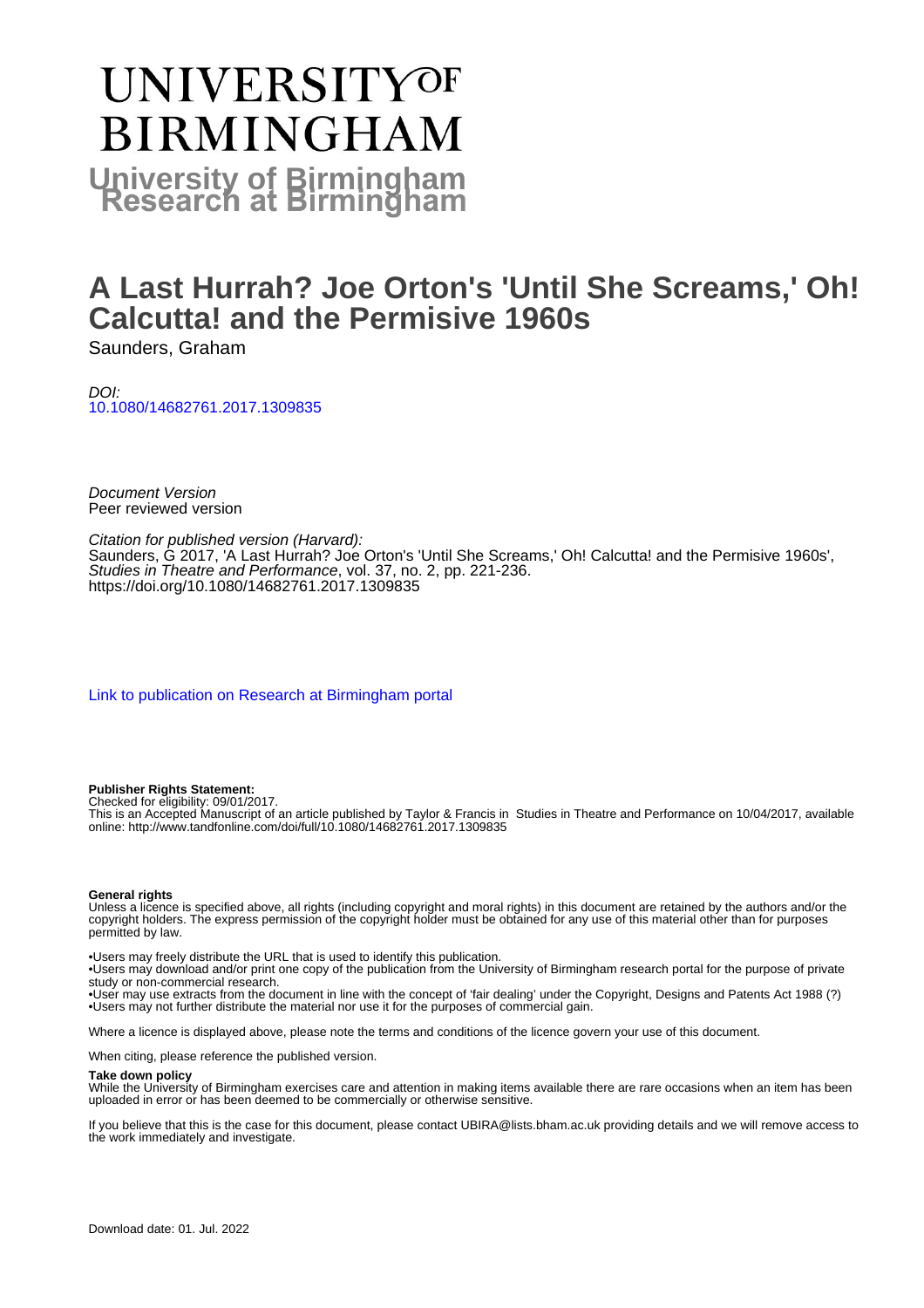# **A Last Hurrah? Joe Orton's** *Until She Screams***,** *Oh! Calcutta!* **And the Permissive 1960s. Graham Saunders**

Department of Drama and Theatre Arts, University of Birmingham, B29 6LG, UK. Email[: g.j.saunders@bham.ac.uk](mailto:g.j.saunders@bham.ac.uk) In February 1967 Joe Orton submitted a sketch to Kenneth Tynan's erotic review *Oh! Calcutta!* Originally written in 1960 as *The Patient Dowager* and retitled *Until She Screams*, Orton would not live to see it performed in his lifetime, and it would not be until the show's London opening in July 1970 that audiences would get a chance to see this last 'new' work by Joe Orton.

 Overlooked in existing studies on Orton, this article reassesses *Screams*, not only in terms of it being a precursor to some of the themes and ideas in *Entertaining Mr Sloane* (1964) and *Loot* (1966), but as an indicator for what a second redraft of Orton's final full-length play *What the Butler Saw* (1969) might have resembled, together with the style and tone of the next play he was planning, a historical farce provisionally entitled *Prick up Your Ears*. The article also assesses the extent to which Orton's sketch accommodated Tynan's aims for *Oh! Calcutta!* as being a celebration of sexual liberation at the end of the 1960s, and how far it subverted myths about the permissive society of the late 1960s that Orton did not live to see.

#### **A Dediciated Follower of Fashion?**

 Joe Orton's murder on 9 August 1967 came at a most inopportune moment: coinciding at the height of a summer that has since entered popular consciousness as the 'heady...unrepeatable [and irreducible]' (Aldgate et al 2000, 151) Summer of Love and the peak of what *Time*  magazine has the previous had year dubbed 'swinging London', Orton was set on becoming one its talismanic figures. On the morning his body was discovered Orton had been due to meet with film director Richard Lester to discuss his script of *Up Against It*, a project that had originally been mooted as a vehicle for The Beatles next film. Earlier that year Orton had also met Paul McCartney, where he heard a preview of the group's new double single, *Penny Lane* / *Strawberry Fields* and where he watched a television programme about 'the in crowd' and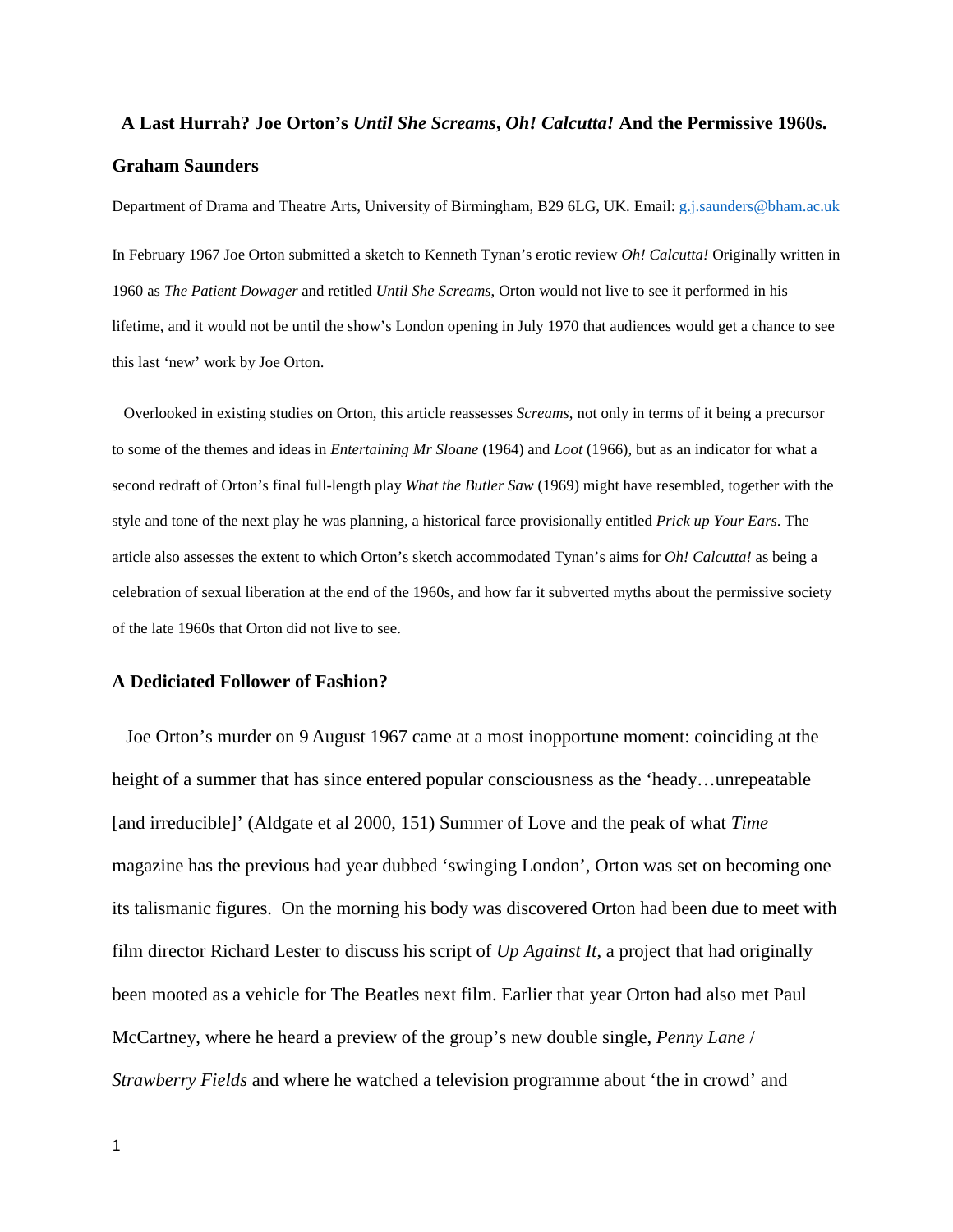'swinging London' (Lahr 1989, 74). Orton later completed this initiation by purchasing *Sergeant Pepper's Lonely Hearts Club Band* just over a month before he died (Lahr 1989, 230), and one of its songs, *A Day in the Life*, was played at his funeral (Lahr 1988, 336).

 Orton's death falls within the period Mark Donnelly has called the 'high' Sixties (Donnelly 2005, 13). Situated between 1964-7 and neatly coinciding with the trajectory of his playwriting career, Robert Hewison sees these three years as crucial in establishing the myths associated with that decade (Hewison 1986, xiii), using Arthur Marwick's 'long sixties' as his chronological benchmark for the period. Starting around 1958 and ending between 1973 and 1974 (Marwick 1998, 7; Hewison, 1986, xiii), this period not only encompasses Orton's early writing career (he first started writing around 1953), but provides an afterlife enabled by the posthumous 1969 production of *Butler*.

 At the same time as completing what would be his final play, Orton had also submitted a sketch, written earlier, to Kenneth Tynan's erotic revue *Oh! Calcutta!* that further extended his influence, right up to the boundary of Marwick's 'long sixties.' This prolonged spectral reach also helps us understand why Orton's death felt so premature at the time, in that it suddenly cut off any further influence he might carried in furthering the liberalization of sexual attitudes commonly associated with the later part of the 1960s.

### *Oh! Calcutta!* **and** *Until She Screams*

 Originally conceived in 1966 by Kenneth Tynan and Harold Pinter to be 'elegantly but intensively sexy' (Tynan, c.1967b), *Oh! Calcutta!* was originally meant to open in London, but owing to delays in legislation, theatre censorship in Britain was only finally abolished in September 1968. This, together with nagging concerns by West End producers over the threat of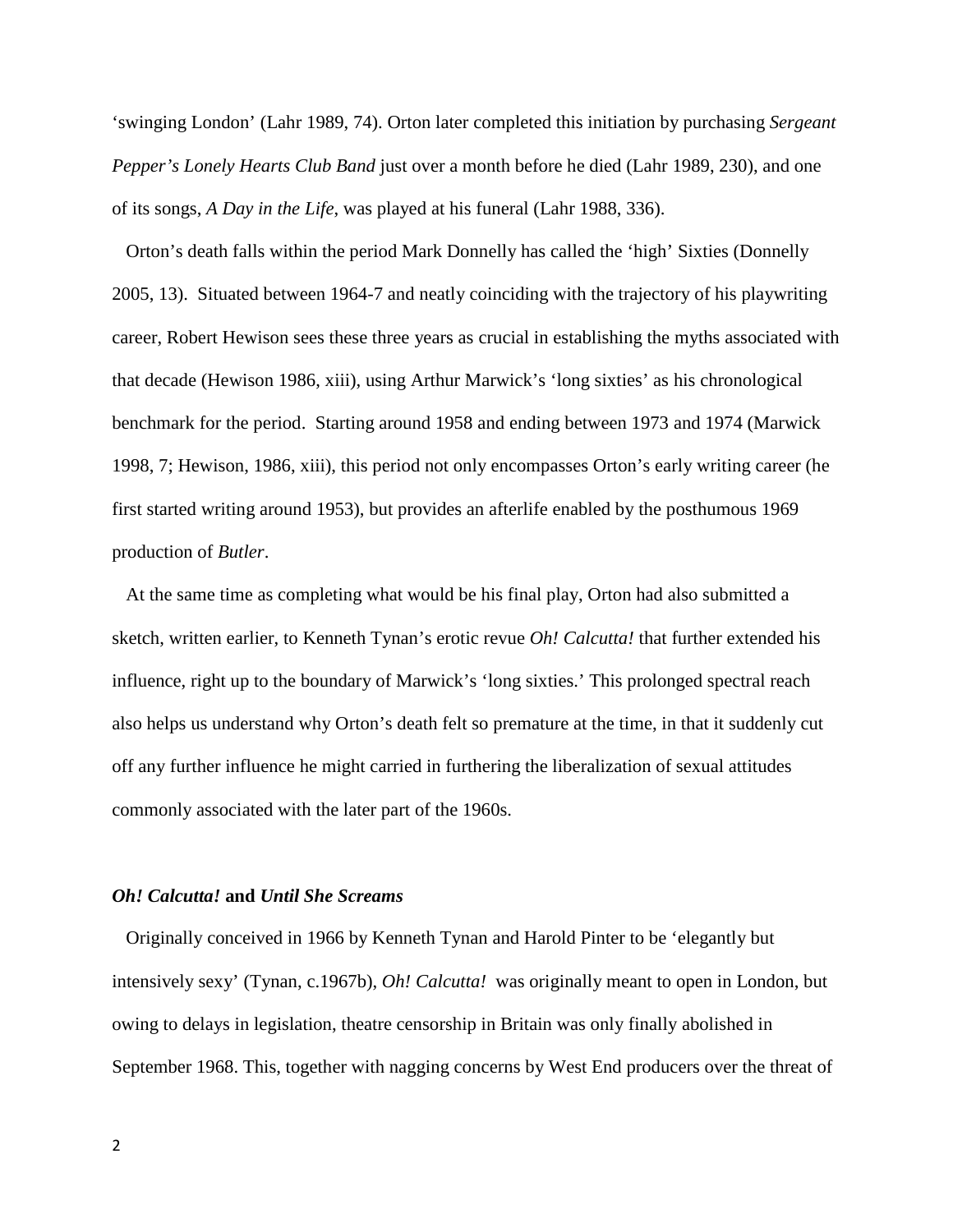prosecution for obscenity meant that *Oh! Calcutta!* opened off-Broadway on June 1969. Despite Tynan insisting to the show's American producer that it 'should retain its exotic British ingredients' (Tyan 1994, 436), Orton's sketch was not included in this production and had to wait until the following year when *Oh! Calcutta!* opened in London.<sup>[1](#page-29-0)</sup>

 Tynan had first started making overtures to potential contributors in late 1966 for 'reproductions of pet erotic fantasy…comments – ironic, satirical or what you will – on eroticism' (Tynan 1994, 371). Orton, not unsurprisingly was amongst the first to be approached, having already achieved a reputation for sexual frankness in *Sloane* and *Loot*. Orton was also amongst the first to submit a completed sketch, revising a short dramatic skit he had written in 1960 entitled *The Patient Dowager* (Charney 1984, 13; Lahr 1989, 90), renaming it *Until She Screams*.

 *Screams*, according to Maurice Charney, is written in the style of a Restoration / Wildean comedy of manners (Charney 1984, 55). Set in the elegant Morning Room of Slane Abbey its inhabitants include the Dowager Lady Slane (Eliza); her niece Laura (Mrs Terrington); Laura's husband (Charles) and their daughter Lesbia. The sketch opens with aunt and niece discussing Lesbia's arrival home that morning in the early hours. Polite conversation quickly shifts to what John Lahr calls 'upstaging elegance with obscenity (Lahr 1986, 140), with Laura declaring that both her daughter and friend Myra Ticklesand 'are getting it too often' (Orton 1970, 51). To this, her venerable aunt mournfully replies, 'I can't get it enough' (Orton 1970, 51). From this point onwards the action concerns itself with the increasingly outlandish methods by which the elderly dowager attempts to achieve sexual satisfaction. Mrs Terrington even permits her husband Charles to service her aunt, an act she finds so arousing that it compels her to masturbation, utilizing a number of household items that are readily to hand including cotton reels, a pin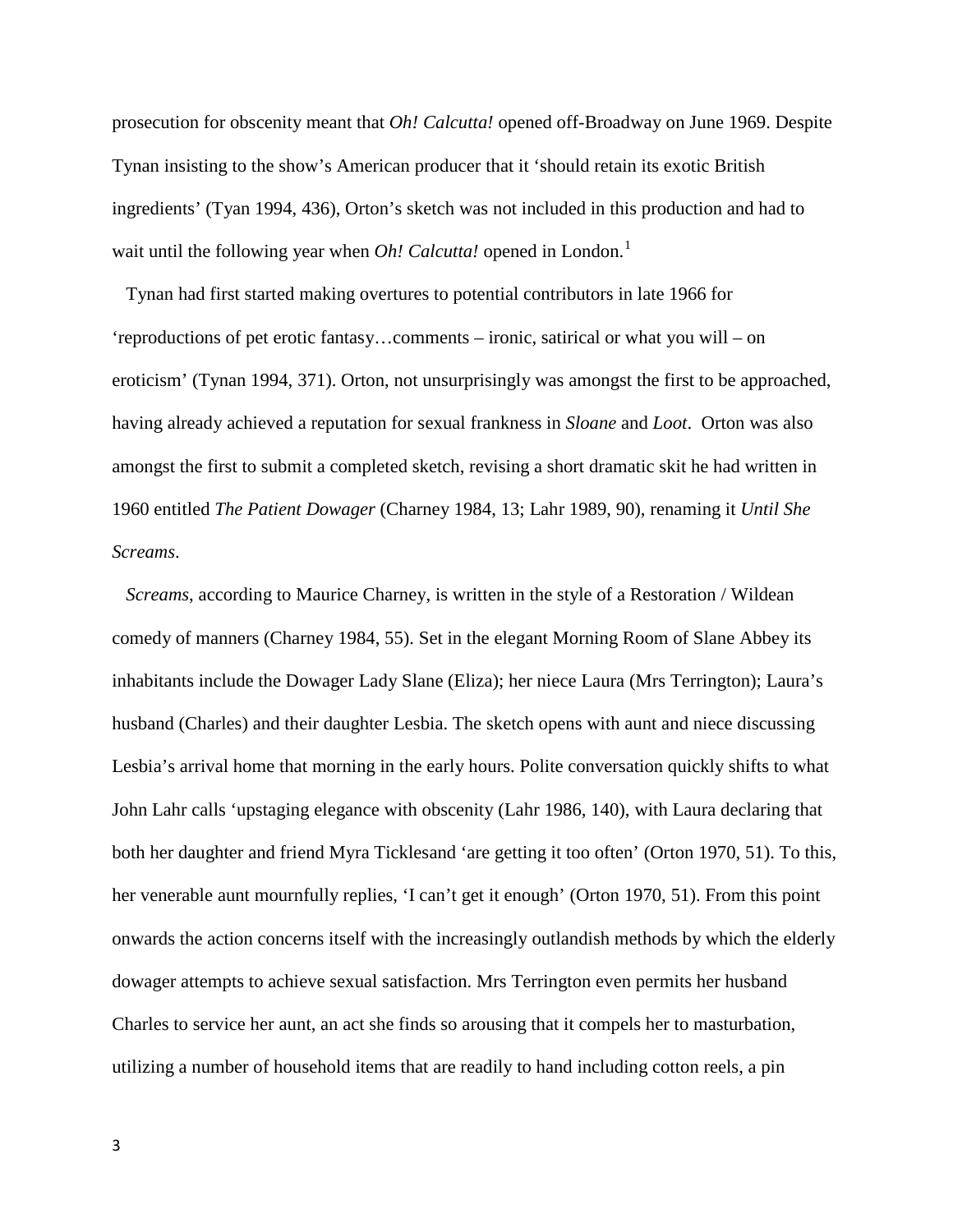cushion (including the pins) and knitting needles. These items become lodged inside Mrs Terrington's capacious vagina until they are removed by the obliging family butler O'Dwyer, courtesy of his radioactive penis - the result of an accident at an atomic plant where he once worked. Meanwhile, Eliza climaxes 'to the strains of the Anvil Chorus from the immortal Verdi's Il Travatore' (Orton 1970, 52), that causes her dress to ignite into flames. However, we soon learn that the dowager is still not satiated. Lesbia appears 'wearing a gym slip' (Orton, 1970, 53) and is not only shocked to find her mother in *flagrante* with O'Dwyer, but also at having to fend off the sexual overtures of her great aunt. The sketch ends with Lesbia bursting into tears and declaring that she will grow up unbalanced.

 *Screams* sits uncomfortably within existing Orton criticism, situated somewhere between bemusement, condescension and open hostility. Susan Rushinko calls it 'the most raffish of Orton's short pieces' (Rushinko 1995, 17); Maurice Charney dismisses it as 'a very slight pornographic skit' (Charney 1984, 45), while John Lahr expresses disappointment at the 'childish tameness in Orton's gross imaginings' (Lahr 1986, 141). Despite publication in the literary journal *Evergreen Review* in 1970, for reasons unexplained, *Screams* was not included in the 1976 edition of Orton's *Complete Plays*, nor has it been revived for professional performance since *Oh! Calcutta!*[2](#page-29-1)

 In the same vein, Tynan's erotic entertainment has largely been dismissed. For example, in their history of theatre censorship David Thomas, David Carlton and Anne Etienne see the revue as 'a celebration of slightly tacky eroticism' (Thomas et al 2007, 226), while John Sutherland in his history of offensive literature dismisses it as an 'irreverent university review' (Sutherland 1982, 96).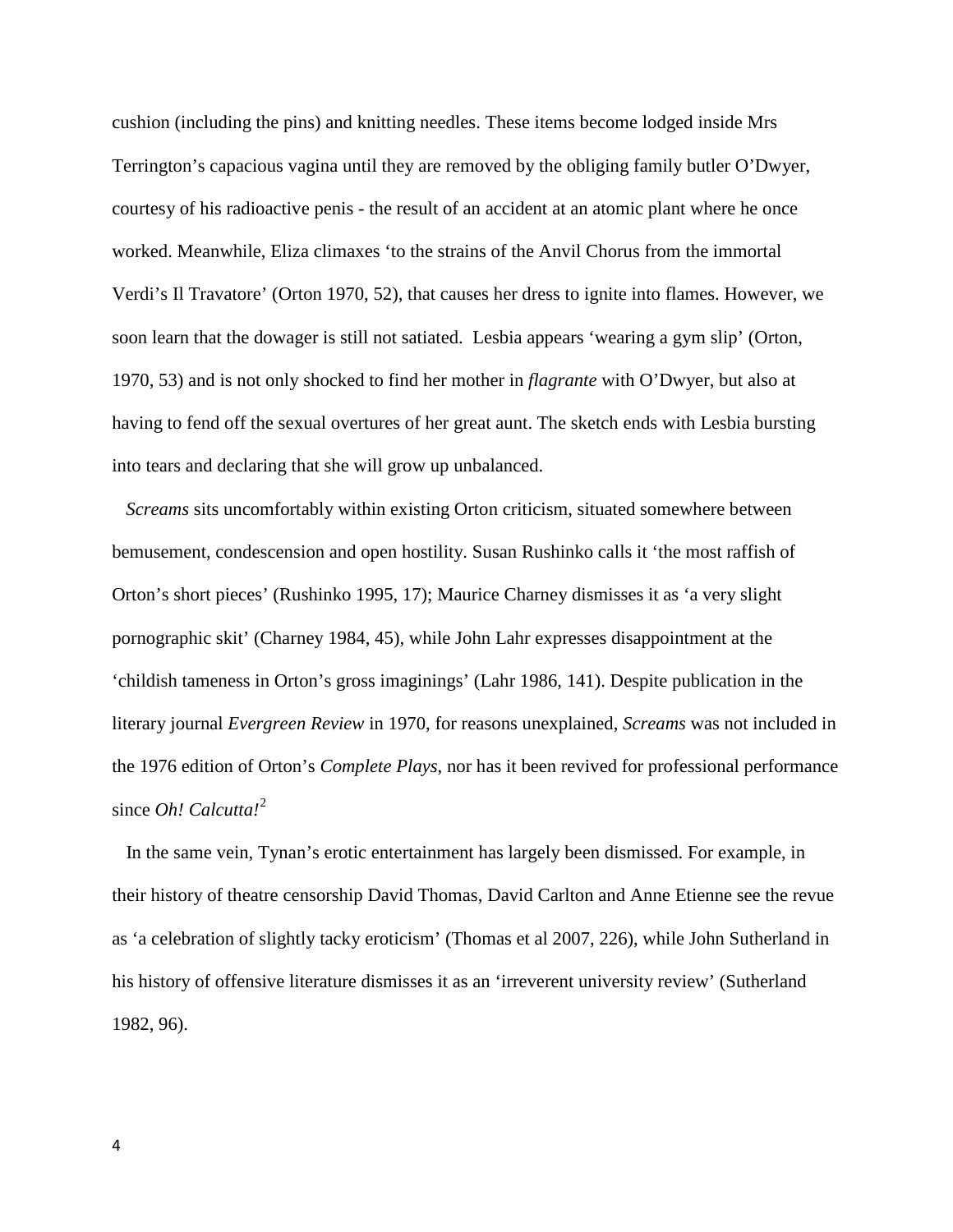Yet, *Oh! Calcutta!* can claim a remarkable performance history, playing to over eighty million people in over one hundred and forty cities in fifteen countries worldwide (Nathan 1990, 35). On Broadway alone the show ran for 5852 performances (Lahr, 2001, 76) and following a revival in 1976 only finally closed in August 1989 (Rich 1989). The London show also enjoyed similar success with 3,918 performances between July 1970 and February 1980 (Lahr 2001, 76).

 Orton's sketch and its relationship to *Oh! Calcutta!* also contains much of interest. John Russell Taylor has described *Screams* as an 'oddment' (Taylor 1971, 125), and it is unique in the Orton canon for being his only dramatic work not set within a recognizable 1960s milieu and the only instance where the upper classes are depicted (Rushinko 1995, 18). Despite being written early in his career, *Screams* also potentially offers indicators for the style and tone of the next play we know Orton was planning to write after *Butler* – a farce set in 1902 on the eve of the coronation of Edward VII, provisionally entitled Prick *Up Your Ears* (Lahr 1989, 242).

#### *Oh! Calcutta!* **Joe Orton and the Permissive Society**

*Oh! Calcutta!* also represents one of the best known popular manifestations of the 'permissive society, a term that had entered into widespread use by 1968 (Green 1999, 51). Despite near unanimous critical hostility on both sides of the Atlantic, Jonathan Green argues that the real impact of Tynan's review came not from its artistic qualities, but rather its value as a cultural event (Green 1999, 347). David Allyn in his book *Make Love Not War*, on the rise of the permissive society in the 1960s, considers every scene in *Oh! Calcutta!* to be an exercise in provocation (Allyn, 2000, 119), although Jonathan Green more accurately locates this in the show's ability to provoke what he calls 'bourgeois sensibilities' (Green 1999, 348). Examples of this outrage were legion: for example, in the San Francisco and Los Angeles productions,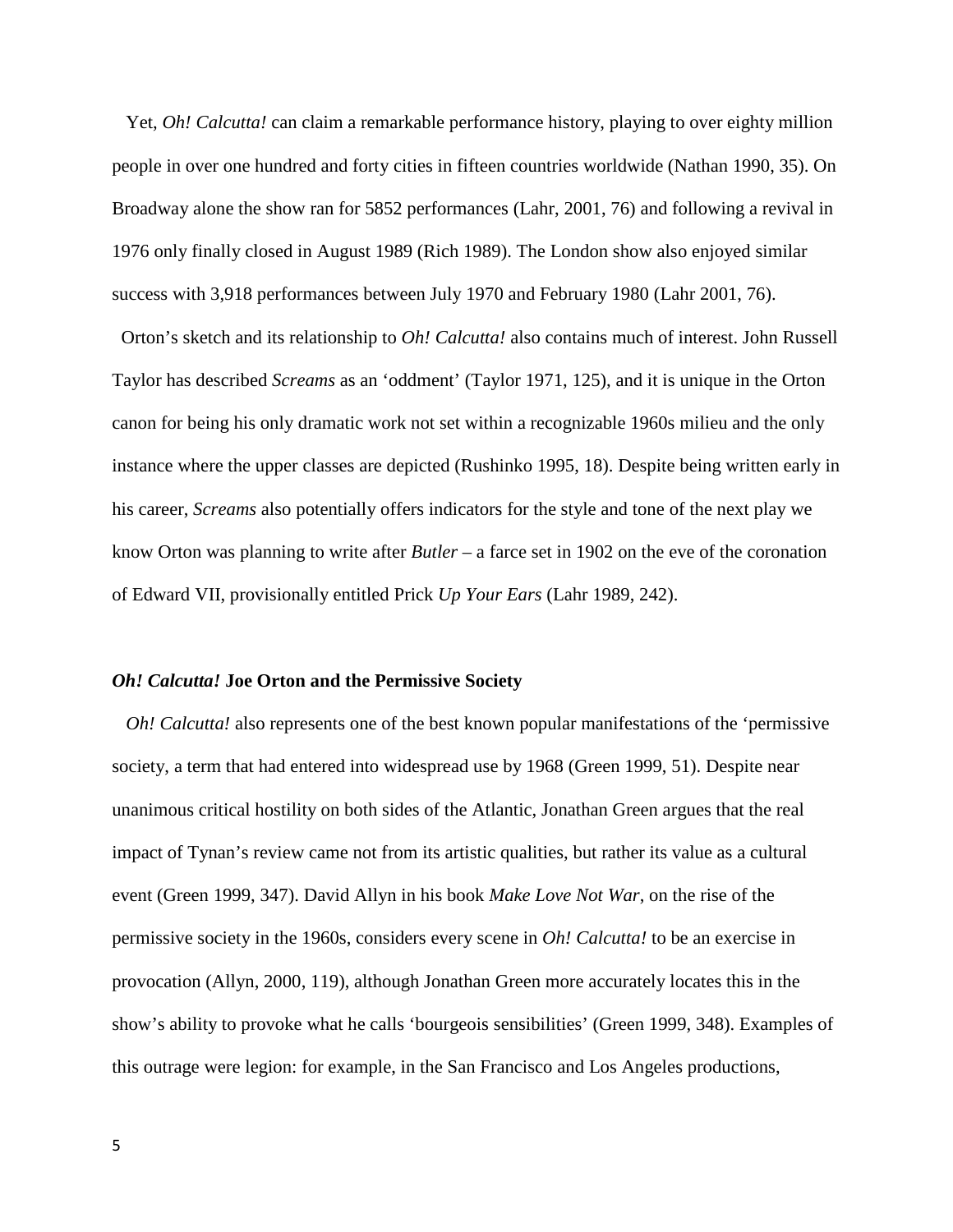members of the cast were arrested for acts of public lewdness (Tyan 1994, 463), while in Britain the former Archbishop of Canterbury, Lord Fisher had called for a law to be passed banning the exposure of genitalia on stage (Tynan, 1994, 491), Anglia Television had also prevented a screening of the arts programme *Aquarius* that featured a five-minute nude dance sequence from the show (Anonymous, 1970a). In other quarters a private prosecution was attempted by a Conservative local councillor Frank Smith and the strikingly named Dowager Lady Birdwood (who bore little resemblance to the dowager in Orton's sketch). Despite the Attorney General refusing to prosecute on the grounds of obscenity, Conservative MPs Sir Gerald Nabarro and Peter Rost both raised the matter of *Oh! Calcutta!* in parliament, with the latter calling for the repeal of Section 8 of the Theatre Act.

 Orton had always relished stoking up public controversies over his own work, writing letters under the pseudonyms of Edna Welthorpe and Donald H. Hartley, who he used to simultaneously attack and defend his own plays. In comparison, the tumult associated with *Oh! Calcutta!* made the controversies associated with *Sloane* and *Loot* look miniscule in proportion, yet in this respect Tynan's erotic revue seemed the perfect habitat for Orton. Looking over the correspondence *Oh! Calcutta!* generated in the national press, a distinctly Ortonesque tone can be heard at times. For example, compare an article written by the Dowager Lady Birdwood, one of *Oh! Calcutta's!* most vociferous public critics, and Edna Welthorpe's condemnation of *Sloane* in 1964:

> If you drag young (and old) minds down to the sewers you can reach out and readily pluck the flabby over-ripe body of Britain. A degraded nation, despising itself but unwilling to kill the canker at its heart, falls an easy prey to a rapacious harvester...and when the body takes presence over the mind and spirit of a nation, then it is time for the 'silent majority' to step squarely into the arena, exercise its collective right to be heard and call a halt (Birdwood 1970).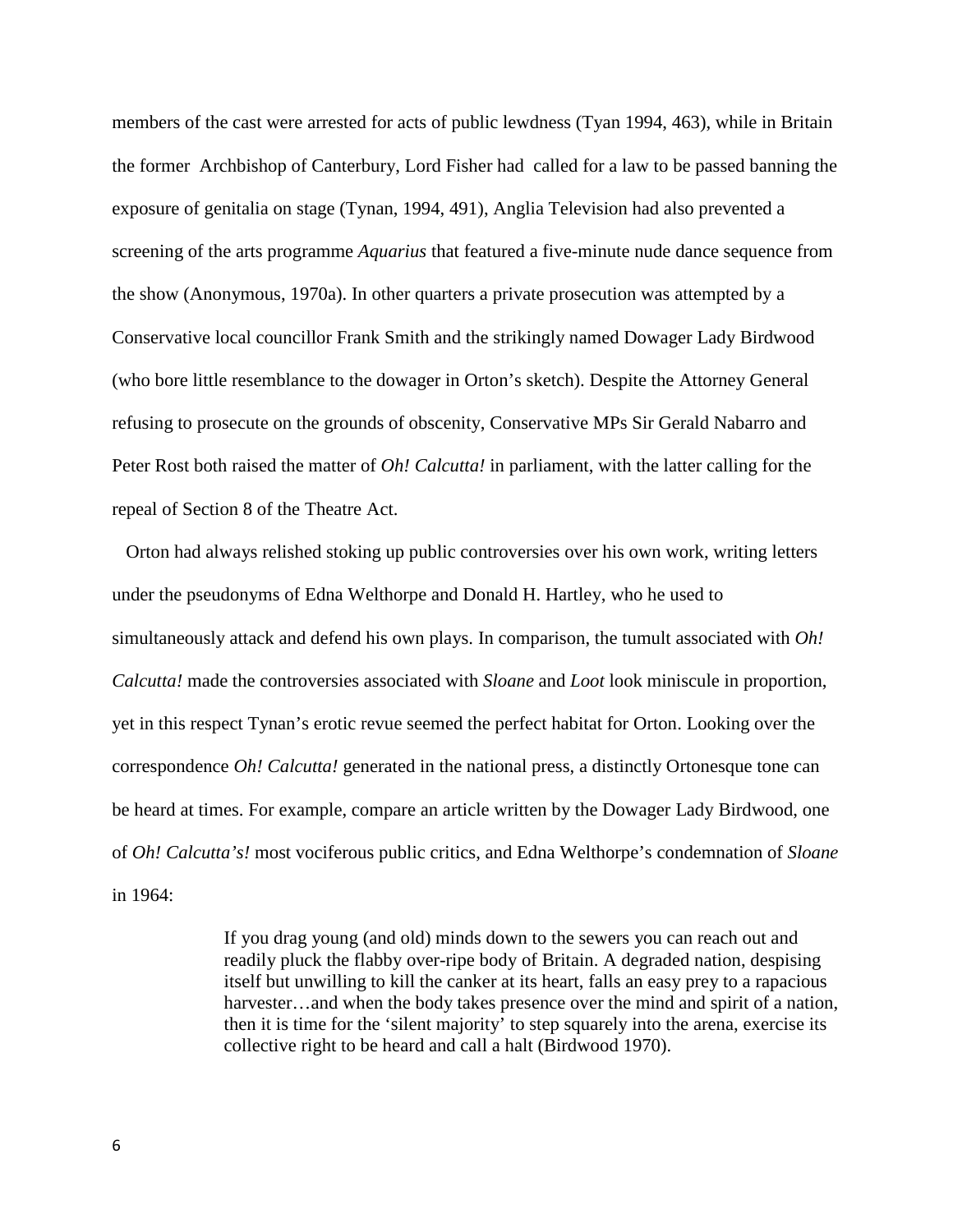I myself was nauseated by this endless parade of mental and physical perversion. And to be told that such a disgusting piece of filth now passes for humour. Today's young playwrights take it upon themselves to flaunt their contempt for ordinary decent people. I hope that the ordinary decent people of this country will shortly strike back! (Lahr 1989, 283).

 In truth it is hard to separate which letter is an expression of genuine of outage and which is bogus.

*Oh! Calcutta's!* other significant claim comes from its contribution to the censorship battles of the 1960s. It has been through this association that the show has gained a reputation for being part of the 1960s counterculture. Kathleen Tynan for instance has claimed that her husband's review was 'a theatrical breakthrough… [in which] the sex barrier had been crashed once and for all' (Tynan 1994, 459). Yet such declarations for *Oh! Calcutta!* being at the forefront of the sexual revolution have been called into question. Jonathan Green sees the architects of the show, Kenneth Tynan and Michael White more as 'benevolent elders' of 1960s permissiveness, 'the "grown-ups" at the party, never to be formally involved in the "counter culture" but always on its fringes' (Green 1999, 129). Robert Hewison also reminds us of Tynan's earlier denouncement in 1963 of what has been credited as the first British' happening'; here, during an Edinburgh drama conference a naked woman was wheeled into the conference hall to the sound of bagpipes, an event Tynan condemned as 'totalitarian' and 'apocalyptic' (Hewison 1986, 77).

 Reviewers of *Oh! Calcutta!* also quickly started noticing that its audiences were not drawn from 'the beautiful people – who try to look long-haired pot-smoking and so on' but instead comprised mainly of 'the blazered grey-suited horde' (Anonymous, 1970c). By 1971 it was being reported that the London production was now drawing 'young marrieds from a Southend council estate, old people from a Portsmouth social club, a factory outing from Biggleswade and a coachload of lorry drivers Chelmsford' (Haddon 1971).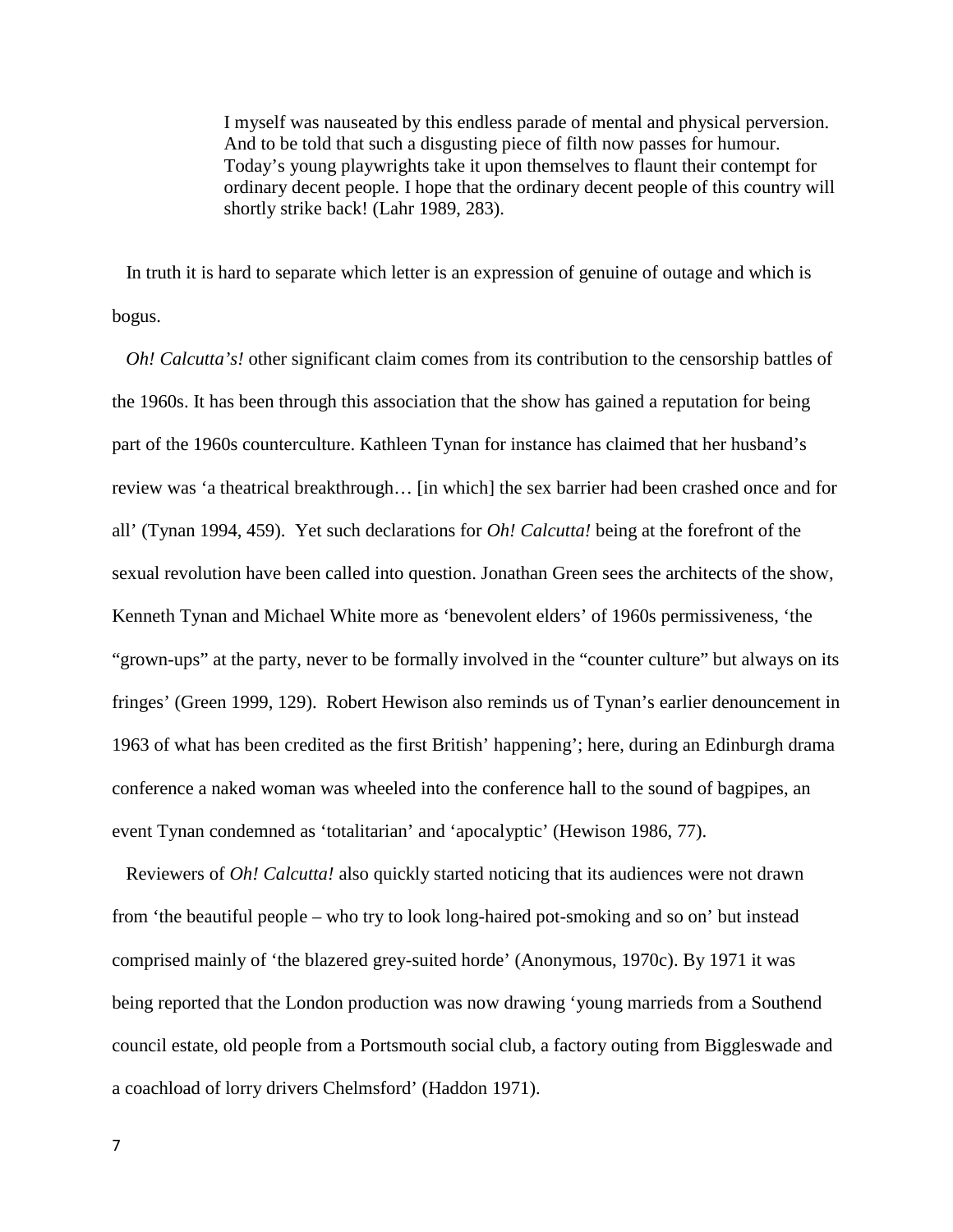In turn, Orton's countercultural credentials might also be called into question: while on the one hand associated with 'swinging London', a telling incident from the diaries reveals that while he bought *Sergeant Peppe*r some weeks before his death, Orton at first deferred, wanting to listen to the album first before committing himself. In preference he bought a number of distinctly un-swinging pop singles including *Peek-a-Boo* by the New Vaudeville Band, *Release Me* by Engelbert Humperdinck (which prevented *Penny Lane* / *Strawberry Fields* reaching number one - the same single Paul McCartney had played to Orton in January 1967) and *I was Kaiser Bill's Batman* by Whistling Jack Smith (Lahr 1989, 232). John Bull and Frances Grey also point to the contradiction between Orton's association at the time of his death in the public's mind with swinging London (Bull and Grey 1981, 71), and the plays themselves that continually revealed 'a bleak awareness of his past as an inescapable spectre' (Bull and Grey 1981, 74).

 Yet, for some, *Oh! Calcutta!* (and by association Orton's *Screams*) were at the forefront of the sexual revolution. *Newsweek* in 1969 for example ran a major article entitled 'Sex in the Arts', arguing for the importance of the show over experimental groups like The Living Theatre by bringing the sexual revolution to culturally timid audiences (anon, 1969, 68). Kenneth Tynan was happy to accept this verdict, noting in a letter to his daughter that such commentators 'saw the point of what we were trying to do…that I had brought the sexual revolution to the middle classes for the first time!' (Tynan 1994, 453). Others, while making the same point, did so more in the spirit of mockery, such as Irving Wardle's review of the London production where he spoke about 'Kenneth Tynan and his team...tak[ing] the good news to the big middle class public', but pronouncing the show 'ill-written, juvenile and attention seeking' (Wardle, 1970).

 The content of the sketches also reflected the constituency of its audience. Whereas other nude shows of the period such as *Hair* (1968), *Che!* (1969), *The Dirtiest Show in Town* (1970) and *Let*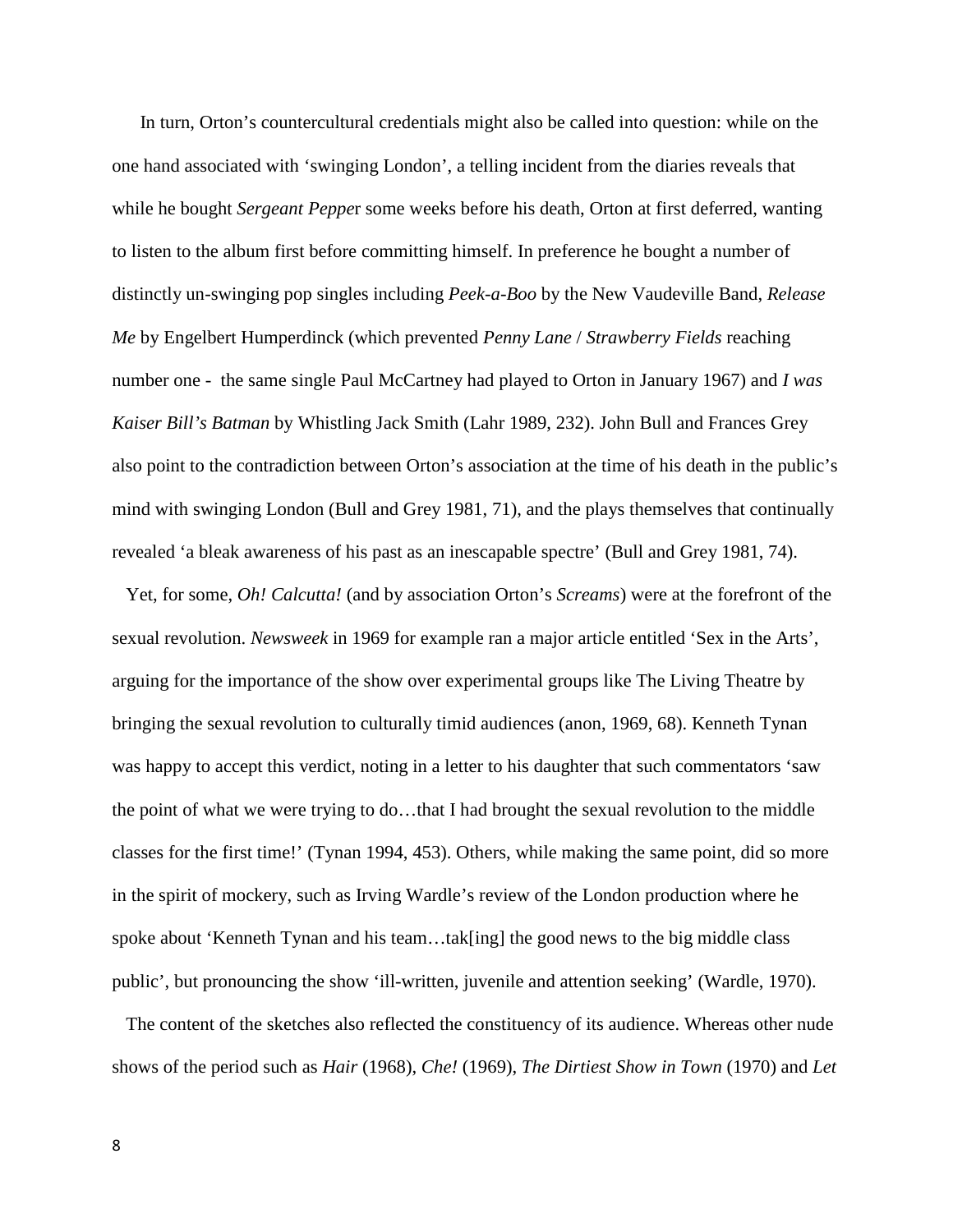*my People Come* (1974) had contemporary settings, *Oh! Calcutta!* occupied a conflicted position between contemporaneity and the past. *Screams* is a case in point, where despite the opening stage direction 'In the Present' (Orton 1970, 51) and references to vacuum cleaners and atomic power stations, stylistically Orton's sketch resembles what Rushinko calls an 'Edwardian skit' (Rushinko 1995, 18). While this retreat into the past suited Tynan's vision for the revue, it jarred with director Jacques Levy who had been given responsibility to conceive the look of the show. In a 1998 interview Levy spoke of how 'Tynan had a sort of Victorian idea about what we were doing, you know, the gentleman taking his female companion to an erotic show kind of thing', whereas Levy 'saw it more as a way of opening up an area that had been closed off, not only to the performers, but to the society in general. I wanted to try to break through to that area, and to set an example for people to be inspired by…and to present those aspects that were very much repressed and suppressed in our society' (Allyn, 2000, 122).

 This uneasiness can be seen throughout the content of the show. While a number of sketches such as *Dick and Jane*, *Was it Good for You* and *Will Answer to All Sincere Replies* can be seen as 1960s comedies of sexual manners, a significant number are set in the past: these include *Jack and Jill* (set in a quasi-Victorian nursery), *Delicious Indignities* and *Who Whom* (also set in the Victorian period). As mentioned, this preoccupation with the past came at the behest of Kenneth Tynan who wrote several sketches for the show including *Suite in Five Letters* (correspondence set to song from the celebrated fetish magazine *London Life*, published between 1920 to 1950), *The Empress's New Clothes* (a history of women's underwear) and *St Dominic's 1917* (set within a girl's boarding school). Far from being the flagship for breaking 1960s sexual freedoms, at times *Oh! Calcutta!* bore the same repressive hall marks that its middle aged audiences were hoping the show would liberate them from.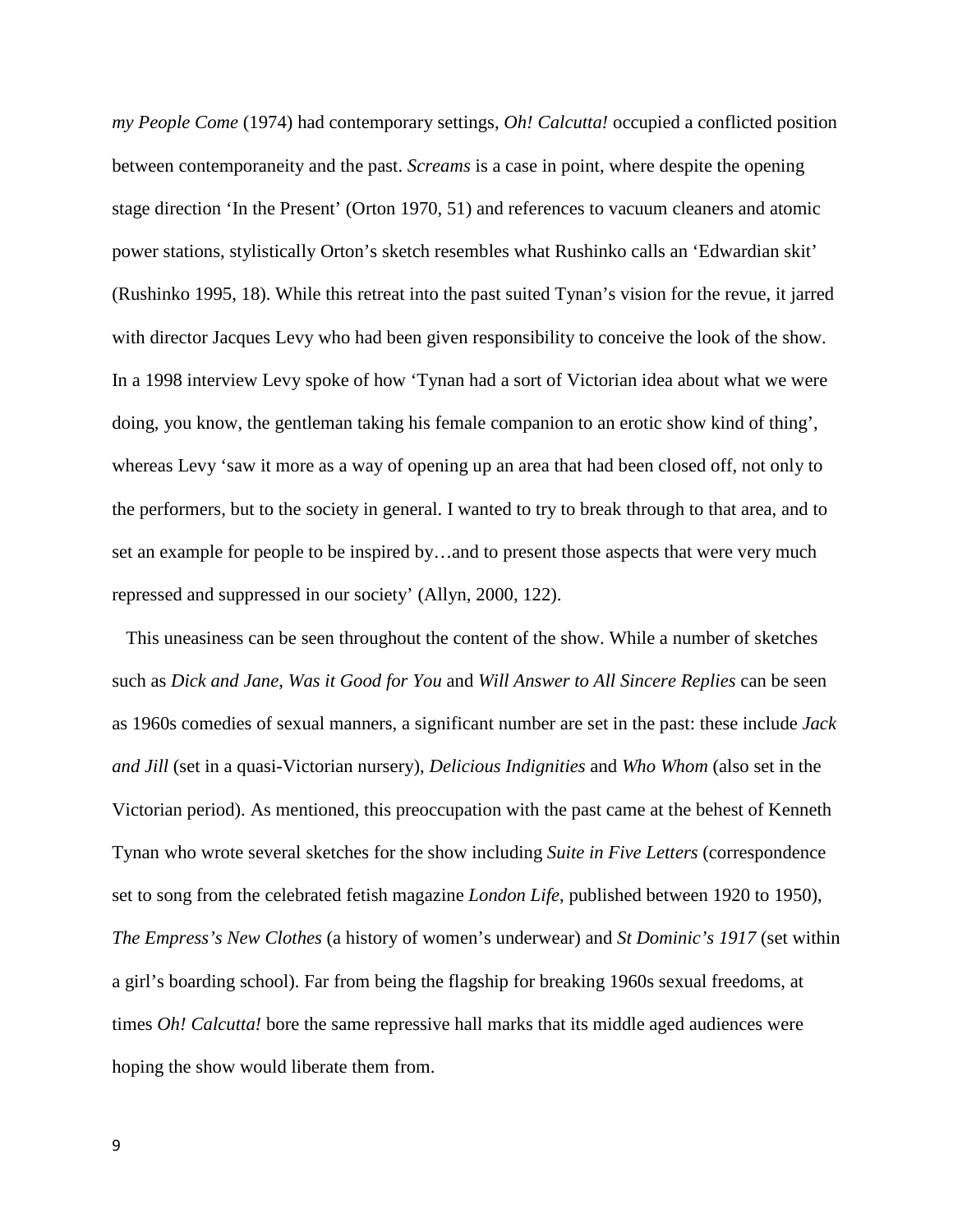Another clog preventing *Oh! Calcutta!* from becoming an evening of unbridled erotic entertainment came from its literary pretentions. Orton had immediately seen this as a problem, noting in his diary: 'Kenneth Tynan apparently said the revue was to be straight forward and no phoney 'artistic' shit. Since the review is called *Oh, Calcutta!* [sic] it begins with an artistic title' (Lahr 1989, 91). Early correspondence at the planning stages of the revue also reveal Tynan's disingenuousness, where initial ideas included, 'An [Aubrey] Beardsley ballet, based on Aubrey's erotic drawings... [and] A French 18<sup>th</sup>-century ballet, based on the erotic paintings of Boucher and Fragonard' (Tynan 1994, 355). At the opening of the London production, its director Clifford Williams was also keen to downplay any hint of sensationalism, promoting the show as a 'a literary piece, full of text and good text at that. It is a piece to listen to as well as see. And it's not about nudity. It is about many entertaining, profound and serious aspects of life between people, particularly the sexual aspects in the twentieth century' (Anonymous 1970d).

 Yet, if *Oh! Calcutta!* had little to recommend itself beyond a lukewarm induction to the sexual revolution for the comb-over and panty girdle generation, for Orton it provided just the right fertile conditions for his drama. Bourgeois values had always been a primary target ever since the days when his mischievous energies were spent in Islington Library, tampering with its book collection. Here, special attention was paid to authors and dramatists whose work most appealed to respectable tastes such as Emlyn Williams and Dorothy L. Sayers. By taking up playwriting Orton shifted his target from the great British reading public to its theatregoers.

 In this vein Simon Shepherd believes Orton submitted *Screams* to Tynan's review in order to 'challenge the type of hippy liberal porn that characterized the rest of *Oh! Calcutta!*' (Shepherd 1989, 126). As discussed, the extent to which the show actually exhibited such values might be called into question, and Orton's premature death would have made it impossible for him to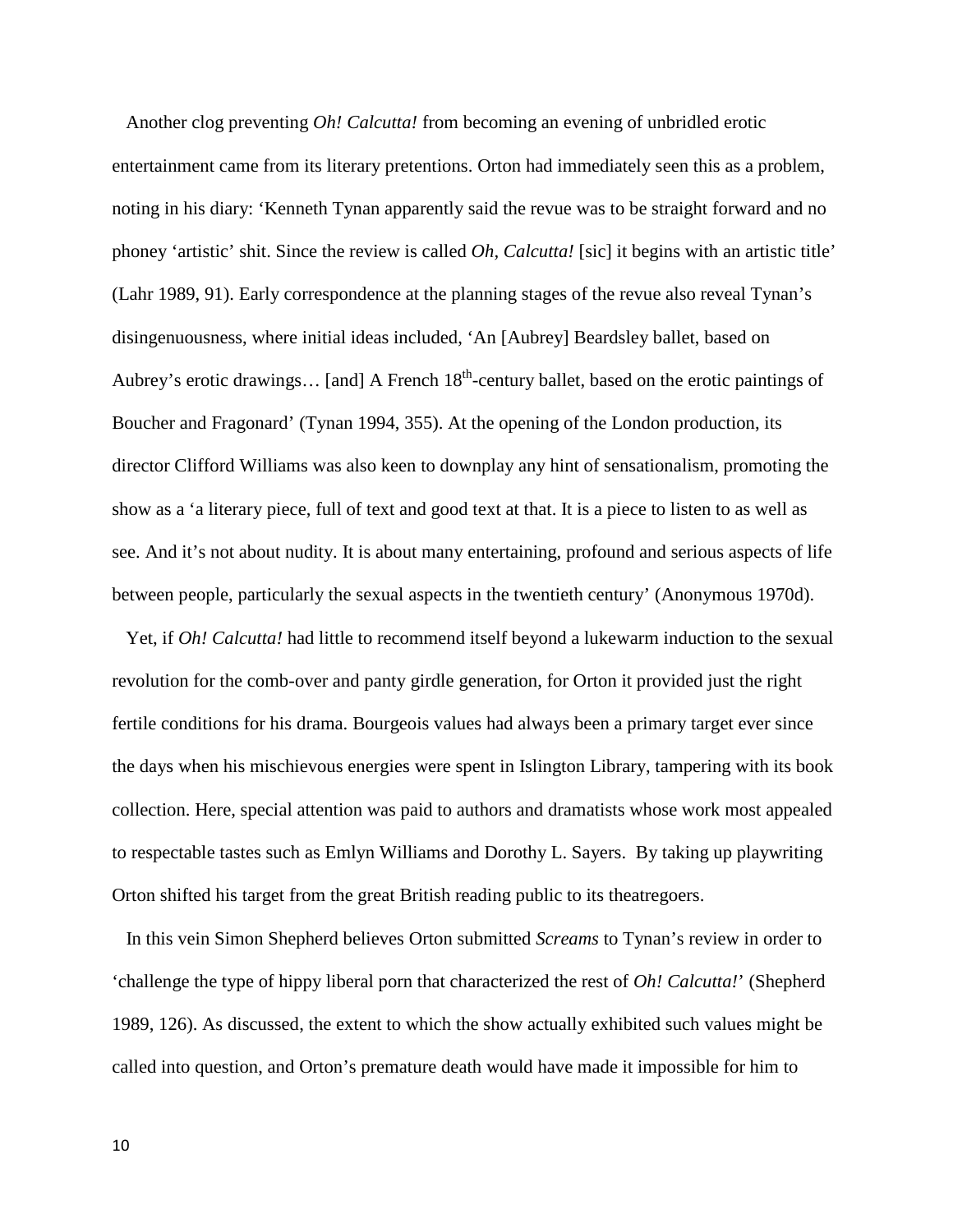know any of its prior content. Yet, Shepherd proposes something important – namely that *Screams* was a deliberate rebuttal against the values of swinging London, values to which Orton's work supposedly ascribed. Alan Sinfield lends weight to this argument, drawing attention to Orton's lack of interest in early 1960s countercultural stirrings, observing that the diaries reveal 'virtually no interest in other gay plays, or in the new "fringe" companies, or in moves to abolish stage censorship, or even in the legalization of male homosexuality' (Sinfield 1990, 267). This assessment is supported in a letter in the Joe Orton Archive between Orton and Michael Kustow, who at the time was running the Institute of Contemporary Arts, a hub for everything considered radical in 1967. Kustow had written to Orton and a number of other prominent figures in the arts asking for financial support to send a group of French filmmakers to North Vietnam to make two films about the war. Orton's response - 'Anyone who is unconverted to your cause (and I am not) is unlikely to be converted by a film which, at best, will be shown at the Academy or the Everyman' (Orton, 1967b) - demonstrates something of Orton's scepticism towards the same rejection of fashionable 'hippy liberal' values that Shepherd sees Orton wanting to sabotage in *Oh! Calcutta!*

## **The Dirty Plays Controversy**

 Another indicative clue behind Orton's decision to submit an early apprentice piece to *Oh! Calcutta!* can be found in the covering letter sent to his agent Margaret Ramsay. Orton comments that the sketch is 'supposed to be a parody of the school of playwriting beloved by Emile Litler(sic) and Peter Cadbury' (Orton 1967a). Both men at the time were highly influential within British theatre. Littler was a major theatre producer while Peter Cadbury was Chairman of Keith Prowse, London's largest ticket agency. Orton had long harboured a grudge against the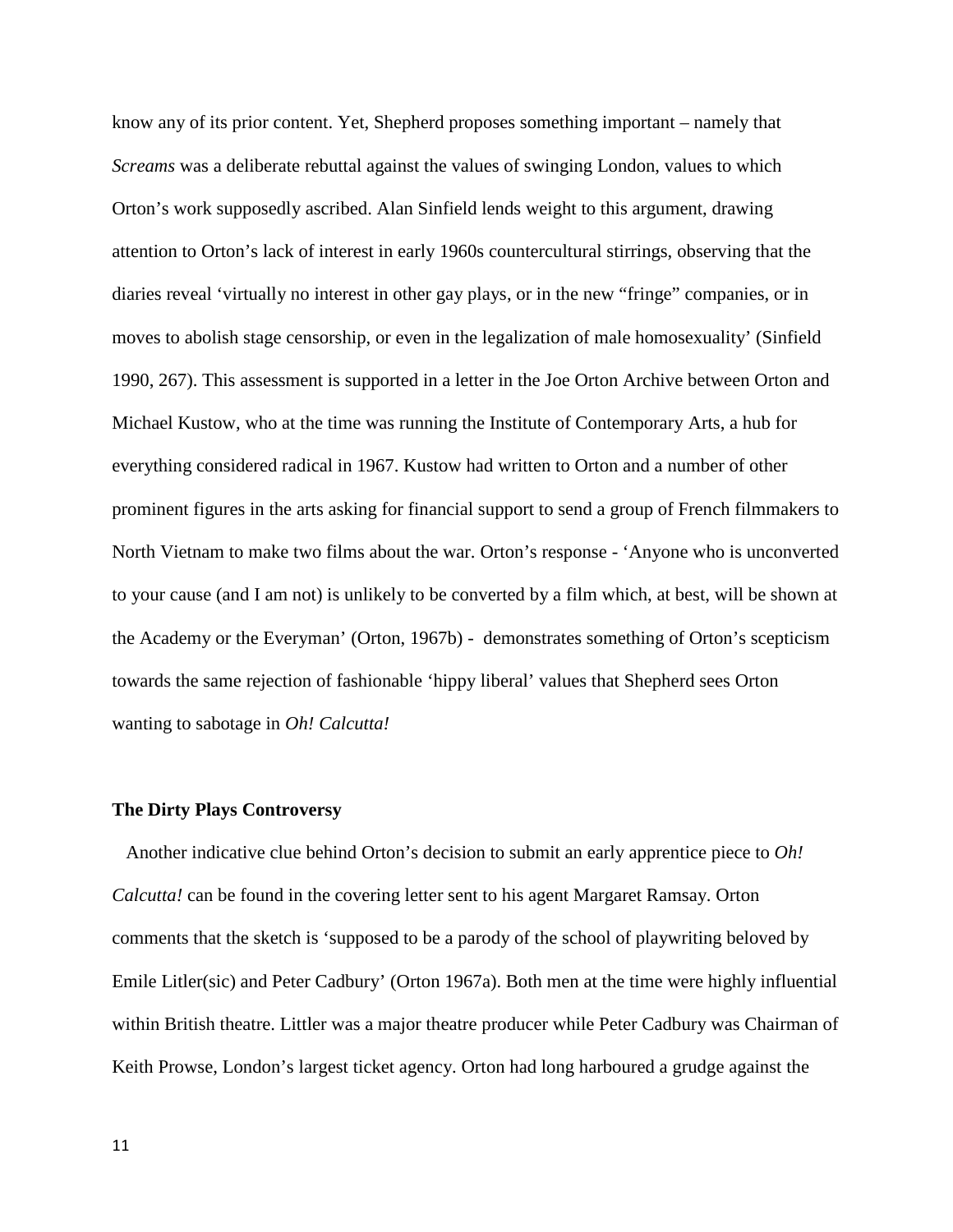two men ever since 1964 when *Sloane* had been included in their so-called 'dirty plays' campaign. This had started when Cadbury, at a shareholder's meeting used his address as Chairman to denounce recent work at the RSC such as David Rudkin's *Afore Night Come* (1962) and Peter Brook's production of Peter Weiss's *Marat Sade* (1964). Littler, who sat on the governing board of the RSC also accused it of producing 'a programme of dirt plays' (cited in Nicholson 2012, 57). Support was also given by Peter Saunders, a former president of the Society of West End Managers, interventions that have led Colin Chambers to surmise that the attack on the RSC was less about 'dirty plays' and more an attempt by West End interests to prevent Peter Hall's company gaining a toehold into their territory through its London base at the Aldwych (Chambers 1997, 159).

 Mention of *Sloane* in Cadbury's speech prompted Orton to characteristically join in the attack publicly through the letters pages of the national press, simultaneously condemning and defending his own play under various pseudonyms (Lahr 1989 283-4). The Wyndham's theatre, where *Sloane* was playing at the time, exploited the controversy in their publicity, but Chambers believes that privately Orton was furious over the matter, blaming Cadbury and Littler for the failure of *Sloane* to win Best Play that year (Chambers 1997, 159).

 Orton's diaries also expose his preoccupation over the matter in an entry on 11 February 1967. In a discussion with Mark Linford, *Loot*'s stage manager over why posters for the show were not being displayed in prominently, Linford explains, '[Keith] Prowse and Peter Cadbury are sworn enemies of yours' (Lahr 1989, 84). Orton's retaliation was swift: twelve days later he had submitted *Screams* to *Oh! Calcutta!*, spelling out in the covering letter that Cadbury and Littler were its principal targets. Early the next month Orton also gave an interview to the *Sun* newspaper where he took another swipe. Peter Cadbury was the grandson of George Cadbury,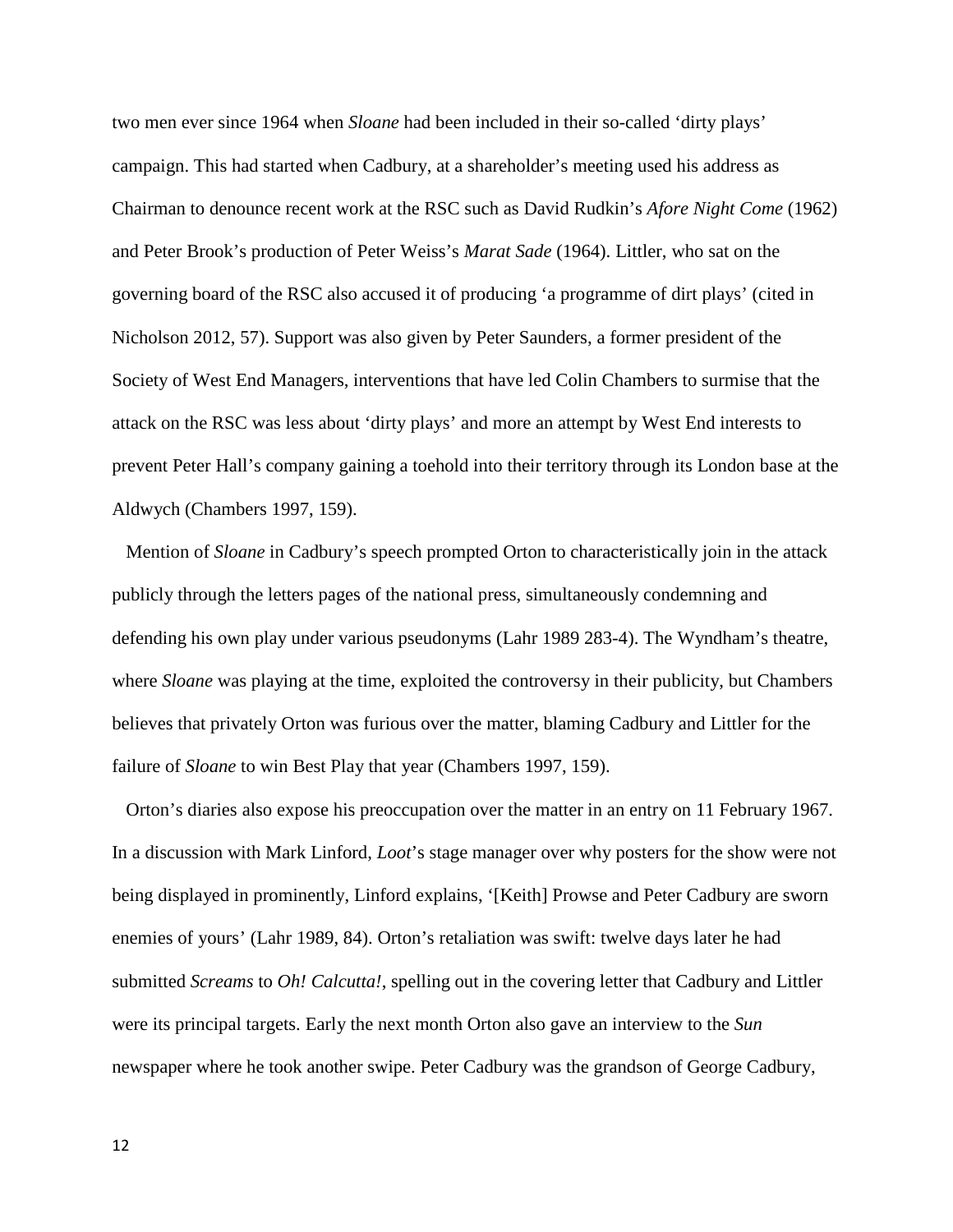the chocolate manufacturer and in the interview Orton discloses that prior to success, 'For four years I unloaded chocolate at Cadbury's. And one of the strongest critics of the alleged obscenity in my plays is Peter Cadbury' (Lahr 1986, 84). Cadbury saw the interview and in a spirit of reconciliation invited Orton to lunch. On the surface Orton's reply sounds assuaging:

It's nice to know that I've one enemy less in the world. I based my remarks in the *Sun* on your (reported) 1964 attitude to *Entertaining Mr Sloane*. I'm sorry if you were misrepresented. I'd like to meet you…I don't think we'll see eye to eye on Drama. We might talk about less dangerous subjects: religion and politics (Lahr 1986, 84).

 The diaries and archival correspondence do not mention whether the pair actually got to meet to patch up their differences, but Orton's decision to submit *Screams* to *Oh! Calcutta!* was clearly motivated as an act of calculated revenge.

 Yet it should be remembered that long before this, Kenneth Tynan had mercilessly parodied the kind of theatre Littler and Cadbury promoted in a celebrated 1954 article for the *Observer* entitled 'Apathy'. In it he outlined the common features of plays set in a fictional county he called 'Loamshire':

Its setting is a country house…Except when someone must sneeze, or be murdered, the sun invariably shines. The inhabitants belong to a social class derived partly from romantic novels. Joys and sorrows are giggles and whimpers: the crash of denunciation dwindles into 'Oh stuff, Mummy!' and 'Oh, really Daddy!' (Tynan 2007, 36-7).

 The opening stage directions of *Screams* enact Tynan's description almost exactly: 'The bright morning sunshine streams through the elegant French windows of Shane Abbey creating an atmosphere of ease and comfort' (Orton, 1970, 51). Elsewhere, several references are made to décor, such as 'the magnificent eighteenth century fireplace from which hangs a priceless renaissance portrait' (Orton 1970, 51).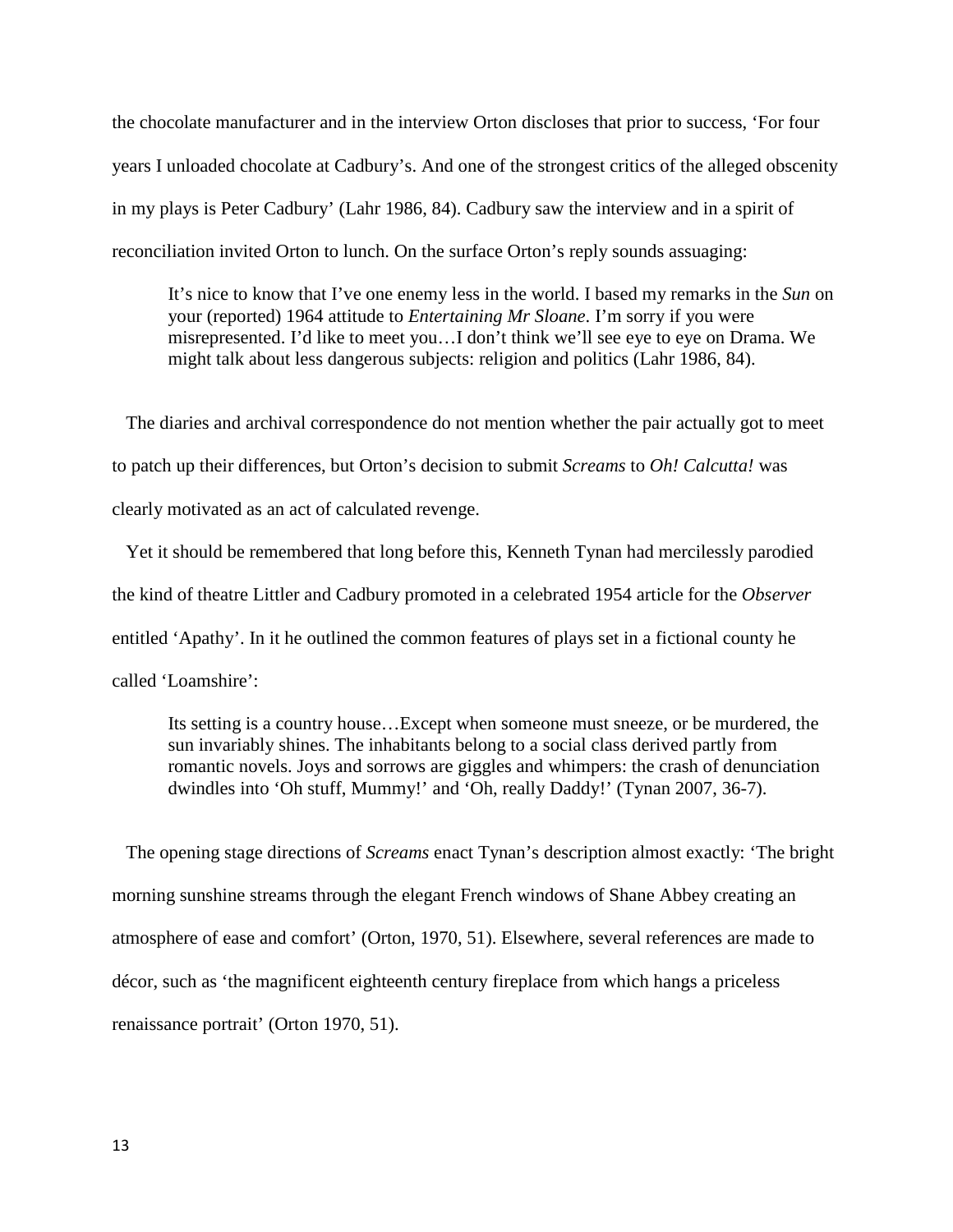Here, Orton is not only parodying the performance style and high production values associated with Cadbury and Littler's theatre, (where attention to ornamentation was often inversely proportional to the quality of the drama), but more importantly to the form and genre of what has come to be known as the well-made play. While Maurice Charney sees Orton working comfortably within this tradition (Charney 1984, 109-110), *Screams* more resembles S.E Lawson's observation that Orton's major plays explode the comfortable expectations the form provides. In *Sloane* for example, Orton deliberately fails to resolve the mystery of Sloane's parentage, despite hinting in the best traditions of the well-made play that he is Kath's illegitimate son (Lawson, 2003, 17).

 Like Eliza's perpetual sexual frustration, *Screams* also refuses to satiate its audience by providing an ending in the expected tradition. Instead, the sketch ends abruptly with the appearance of Lesbia, who in Orton's dislocation of Loamshire declares, 'Mummy, mummy! How could you…I come down to breakfast and find you – being fucked by the Butler. Mummy, mummy! I can't stand it. I'll grow up unbalanced! Oh… (BURSTS INTO TEARS) …this'll give me a complex (HYSTERICAL SOBBING FROM LESBIA) (Orton, 1970, 53).

 Orton's deliberate refusal to provide a typically Loamshire resolution ironically became a shortcoming for its architect Kenneth Tynan. In a memo to producers Hilliard Elkins and Michael White, Tynan proposed a highly unconventional remedy: 'I would like to give [Orton's] script to Peter Shaffer, an excellent [script] doctor, and ask him to provide a funny ending. Have I anybody's permission on this?' (Tynan 1969). The prospect of Shaffer, whose plays including *Equs* (1973) and *Amadeus* (1979) are themselves masterful examples of the well-made play, imposing a suitable ending to Orton's sketch is an intriguing prospect, but perhaps fortunately this 'collaboration' came to nothing.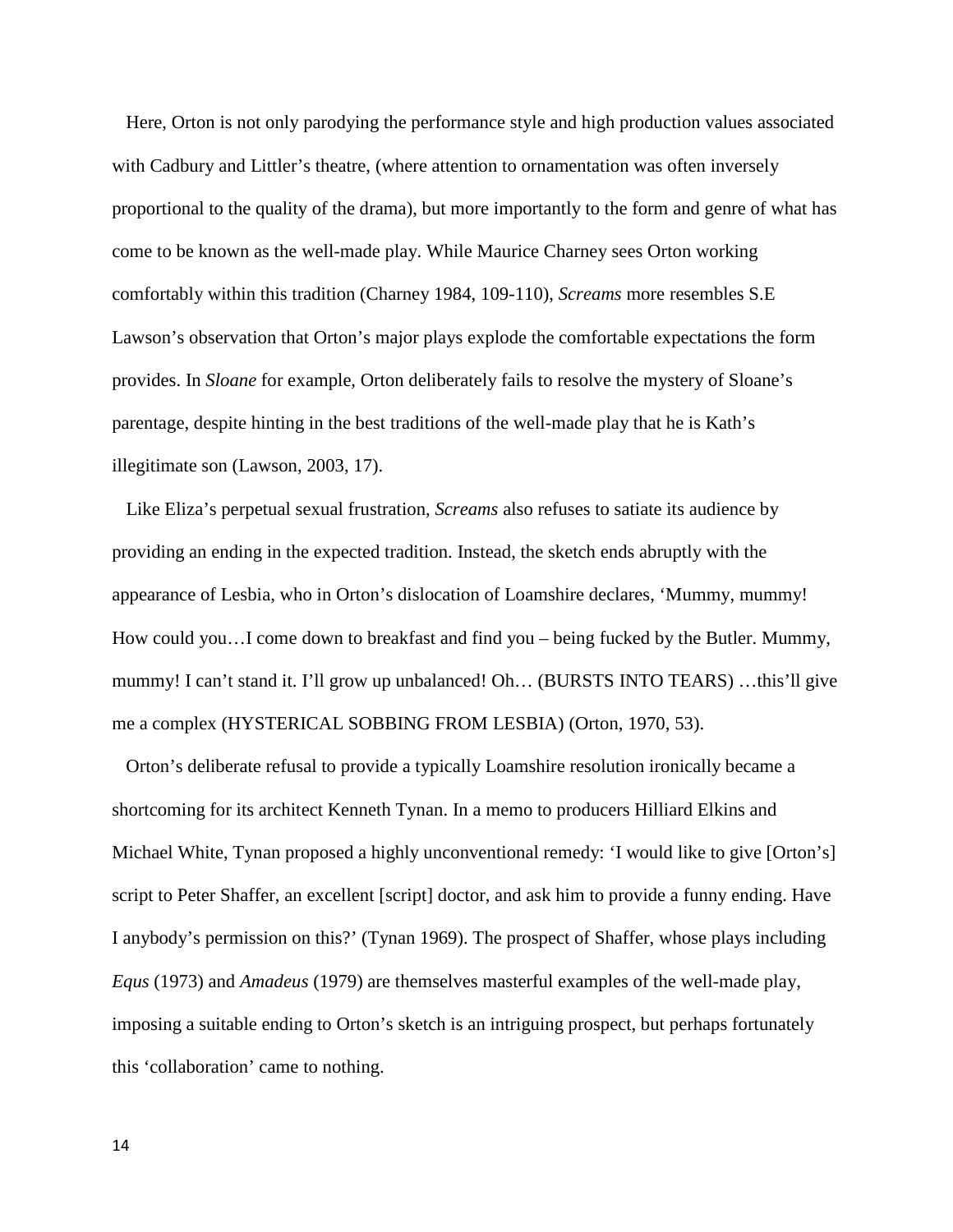# **A Worm at the Heart of the West End**

 As has been established, an attack on the values of West End theatre, personified by Cadbury and Littler, was clearly on Orton's mind in the final weeks before his death. Just as *Screams*  acquired a subversive edge once *Oh! Calcutta!* transferred to a West End theatre, *Butler* was preconceived to do so on a far grander and more elaborate scale. The germination of this idea can be found in a diary entry where Orton responds enthusiastically to producer Oscar Lewenstein's suggestion that *Butler* might be produced by Binkie Beaumont's H.M Tennant group:

'That'd be wonderful,' I said, 'it'd be a sort of joke even putting *What the Butler Saw* on at the Haymarket – Theatre of Perfection.' We discussed the set. 'It should be beautiful. Nothing extraordinary. A lovely set. When the curtain goes up one should feel that we're right back in the old theatre of reassurance – roses, French windows, middle-class characters (Lahr 1989, 256).

 John Bull also quotes from this diary entry to suggest that Orton was planning to wrong-foot audience expectations: 'having reassured them that nothing untoward was to be viewed, it would present a view of life in the grand house far beyond the imaginations of the Edwardian originators of the [*What the Butler Saw*] device' (Bull 2003, 54-55). Dr Prentice's clinic, with its 'French windows open[ing] on to pleasant gardens and shrubberies' (Orton 1985, 363) comes from exactly the same tradition outlined in the opening stage direction of *Screams*. In both plays the reassuring carapace is only a prelude before the outbreak of sexual anarchy.

 Yet, far from appearing to regard the West End as a Trojan horse, Alan Sinfield sees Orton quite readily adjusting himself into this gilded world (Sinfield 2003, 87-88). Such criticisms perhaps explain Orton's anger concerning John Russell Taylor's introduction to Penguin's *New Dramatist's 8*, where he described Orton as a commercial dramatist (Taylor 1965, 12). Taylor responded in a letter to Orton's agent about her client's displeasure: 'Your Mr Orton is a bit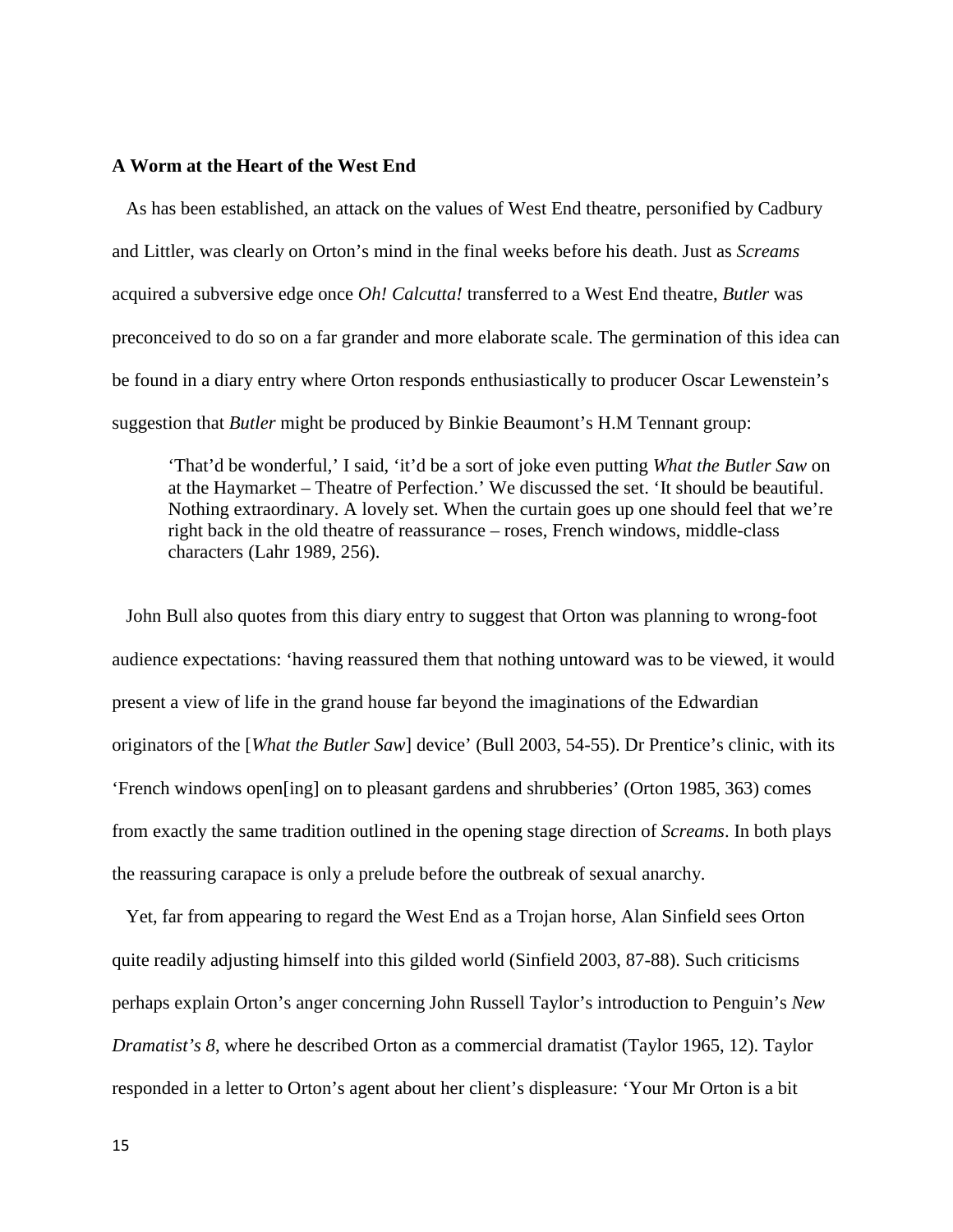hypersensitive. I'm sorry he takes exception to my introduction, especially as his is the only play in the collection that I really like…As you well know, "commercial" is a term of praise in my book, and what I try to say in the introduction is that we have at present more than enough entirely uncommercial dramatists' (Taylor 1964). What seemed to annoy Orton most was the association Taylor made between being a commercial dramatist and with it the assumption of passive acceptance over the standards set by the drama. That Orton rejected those standards can be seen in his dairies where he is unable to reciprocate in kind when fellow dramatists Terence Rattigan and Bill Naughton write to praise his work (Lahr 1989, 113-4).

As mentioned, residual fears by London producers that *Oh! Calcutta!* might still face prosecution for obscenity, despite the abolition of the Lord Chamberlain, meant opening outside the environs of the West End. For Orton, it would have been reminiscent of the start of his career when *Sloane* had opened at the small Arts Theatre Club. Tynan and Orton were alike on this occasion in their belief that in order to make any significant impact, only the West End mattered. This is why, on learning that *Oh! Calcutta!* was to transfer to the Royalty Theatre in the West End, Tynan wrote in a spikey memo to producer Michael White and director Clifford Evans: 'Up in Chalk Farm audiences will tolerate sloppiness and rough edges that they would never accept in the West End. We are going to the West End next week and I believe we are in exceptionally bad shape' (Tynan 1994, 476).

 Yet, despite knowing Orton's attraction to the West End, the original idea for *Oh! Calcutta!* to be staged at the Roundhouse, a fringe venue, surprisingly appeared to come from his own agent. In a letter to Michael White in June 1968, Margaret Ramsay proposes the Roundhouse, partly because a recent show there by The Living Theatre that featured nudity had escaped the Lord Chamberlain's attentions; yet more significantly, she rejects a West End venue for exactly the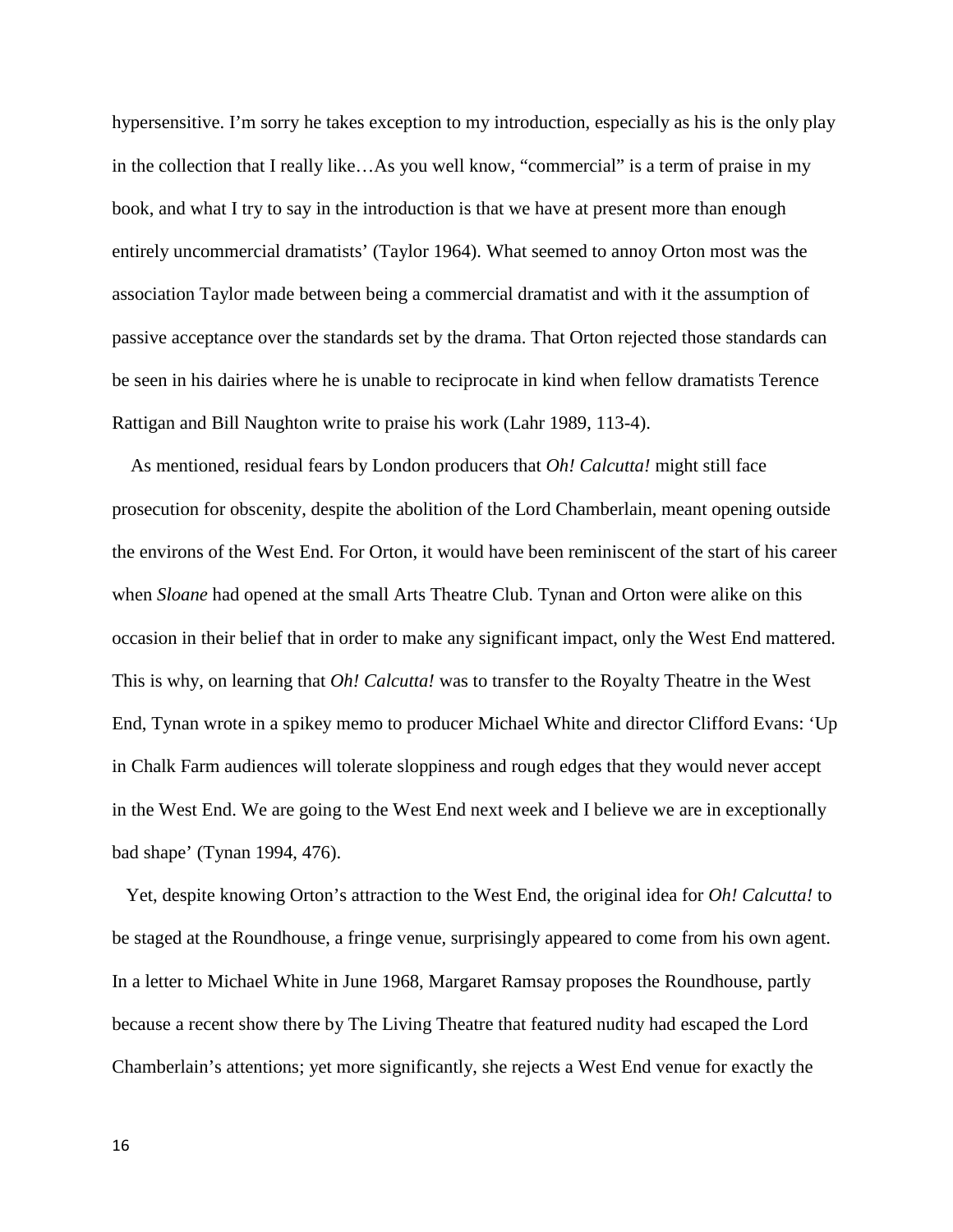same reasons that it had attracted Orton: 'Have you considered this theatre [the Roundhouse] for CALCUTTA or are you going to one of the plush and gilt houses? It would be nice to see something like CALCUTTA in an informal way rather than usherettes walking you down the aisles and showing you into a plush seat' (Ramsay, 1968).

 Ramsay's attitude is all the more puzzling given the position she took during negotiations for the posthumous production of *Butler*. In response to a letter from Michael White demanding to know why Orton's estate had broken from his agency, (having previously produced *Sloane* and *Loot*), to go instead with Binkie Beaumont's H.M Tennant's organization, Ramsay replies: 'Had WHAT THE BUTLER SAW been an art play, Joe wouldn't have wanted Binkie, but in this case he very specially wanted it to look like an H.M Tennant production. I'm very sorry about this, but I've carried out Joe's wishes' (Ramsay, 1967). This makes Ramsay's preference for *Oh! Calcutta!* being staged at the Roundhouse all the more puzzling given her agreement for the Queen's Theatre on Shaftesbury Avenue to be the choice of venue for *Butler*. However, carrying out a client's wishes and fully understanding them is a different matter. Later, in a letter to Oscar Lewenstein reflecting on why *Butler* was struggling at its West End venue Ramsay writes, 'You did everything which Joe asked, and though I think he was possibly mistaken in wanting a big West End success in the Haymarket / Tennent manner, he was after all, more keen on success in the theatre than anywhere else' (Ramsay 1969a).

 Correspondence at the time also suggests that *Butler's* assault on the West End was undermined by the values of the West End itself – namely the mannered style of acting that it demanded. In another a letter to Lewenstein Ramsay makes mention of 'the danger of overstylisation and over decoration' (Ramsay 1969b), while John Tydeman, who had produced Orton's first wireless play *The Ruffian on the Stair* (1963), got to the nub of the problem in a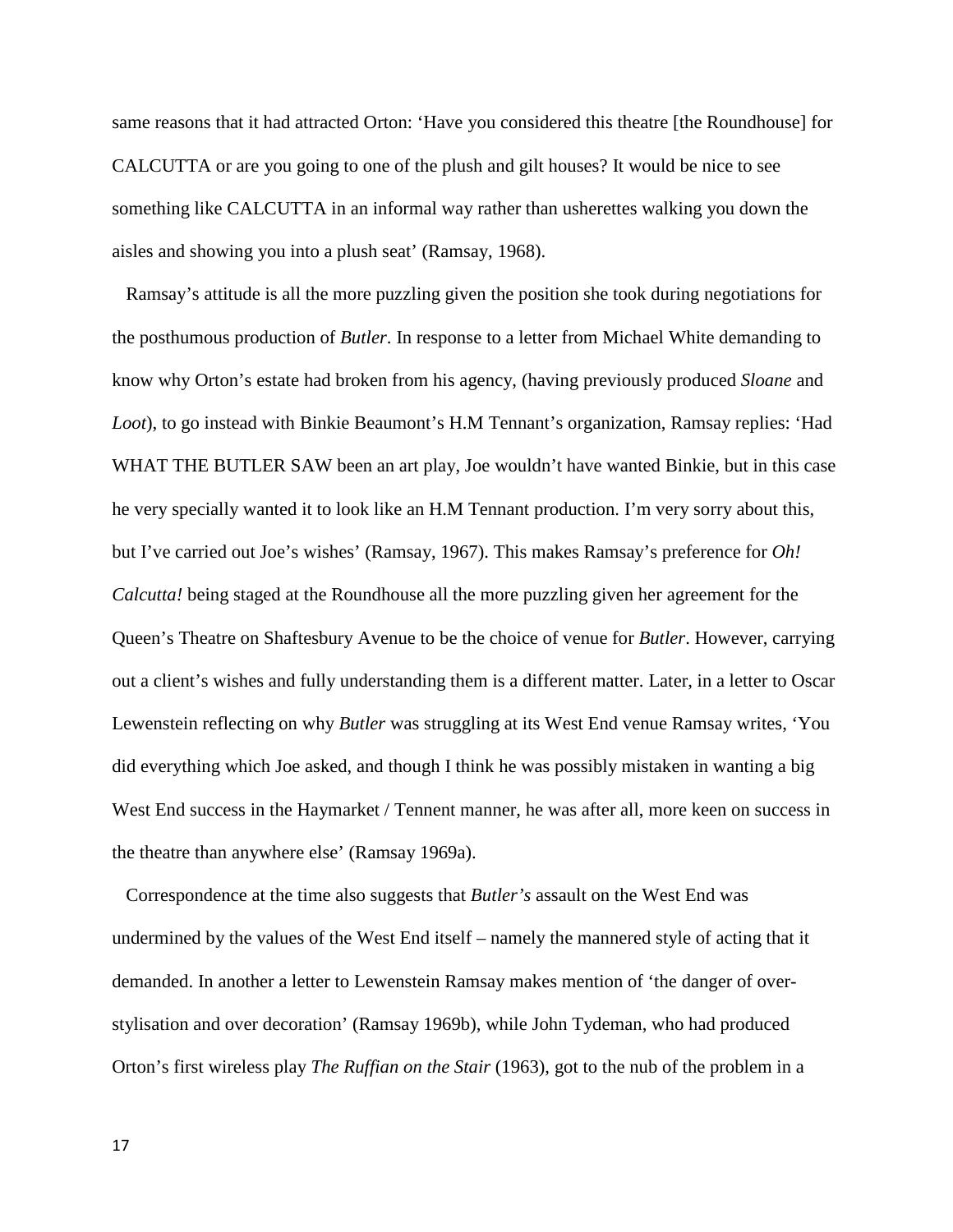letter he wrote to Ramsay: 'Sure the essence of his style is that it must be played for real, underplayed almost – the wit, the "literary" quality looks after itself, and gets its own laughs. But all that dreadful striving, that terrible overpitched Shaftesbury avenue (sic) aping of some notion of Boulevard farce' (Tydeman, 1969).

 Part of the failure of the 1969 production of *Butler* has been attributed to speculation that Orton was never able to provide a final draft. Commentary from the diaries suggest that had he lived, the next draft would have been far stronger meat:

'It's the only way to smash the wretched civilization' I said, making a mental note to hotup *What the Butler Saw* when I came to rewrite…Yes. Sex is the only way to infuriate them. Much more fucking and they'll be screaming hysterics in next to no time (Lahr 1989, 125).

That he was prevented from doing so makes *Screams*, written without any thought of public performance,<sup>[3](#page-29-2)</sup> perhaps comes nearest to what a revised draft of *Butler* might have resembled. In this respect *Screams* succeeded where *Butler* failed. Certainly for Alan Sinfield, *Butler* fell short of being a radical coda, where its failure came not through factors such as location or mannered West End acting dissipating any shock affect, but rather, 'In 1969, for many people, the concern in *Butler* with adultery and nakedness was merely quaint' (Sinfield 1990, 269).

#### **A Spectre at the Orgy**

 *Butler*'s passé sexuality is brought into even sharper focus when compared to *Screams* through its references to intergenerational sex, paedophilia (Lady Slane's most memorable sexual experience takes place at the age of two when she is 'taken aboard the Victory and fingered by the ratings. And then soundly done by the captain', (Orton 1970, 52)), incest (between aunt and niece, and later Lady Slane making sexual overtures to her great niece) and bestiality (O'Dywer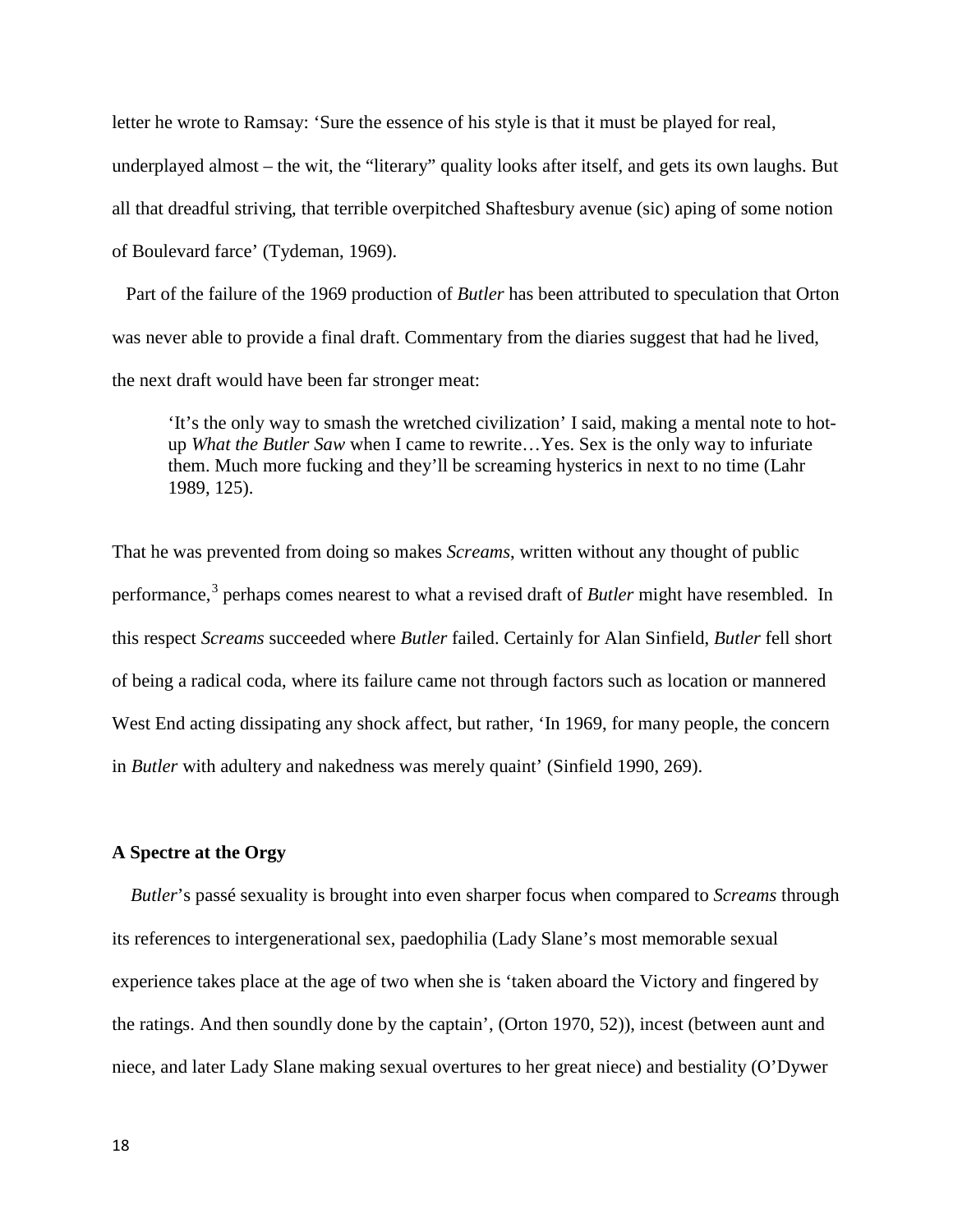refers to Lady Slane's frequent request, 'Send me my collie dog and a glass of milk', (Orton 1970, 53)). Here, audiences got to see the very kind of material Orton had promised himself to include in the next draft of *Butler*.

 This more combative last hurrah is also indicative of a remark Orton made in 1964 to *Plays and Players* after *Sloane* had transferred to the West End: 'Before, I had been vaguely conscious of something rotten somewhere: prison really crystallized this. The old whore society really lifted up her skirts, and the stench was pretty foul' (Trussler 1964). Whereas the skirts in *Oh! Calcutta!* were being lifted with the intention of fumigating sexual taboos, it is telling that in Orton's sketch Lady Slane's skirt goes one step further and catches fire. Albeit unwittingly, *Screams's* target became the very values that *Oh! Calcutta!* sought to promote. Far from celebrating the sexual revolution, Orton's sketch becomes a cynical expression of its deficiencies.

 *Screams* also does much to expose *Oh! Calcutta's!* contradictions. For example, Orton's sketch is a deliberate rebuttal of Tynan's 'primary aim to titillate' (Tynan 199[4](#page-29-3), 370)<sup>4</sup>; yet exactly the same could also be said for *Oh! Calcutta!* itself. While it is now difficult to watch the video of the production, or read the sketches after more thirty years on with the same attitudes that audiences in 1970 might have done, yet it is striking just how bleak many of the sketches are: either they display a profound scepticism towards the new permissiveness (for example, in *Will Answer to All Sincere Replies* wife swapping between a younger and older couple ends disastrously with the young man ejaculating prematurely), or misogyny (in *Jack and Jill* a young girl is raped, rendering her catatonic). Rather than being a celebration of a new sexual openness, *Oh! Calcutta!* resembles more the observation Julia makes of her society in George Orwell's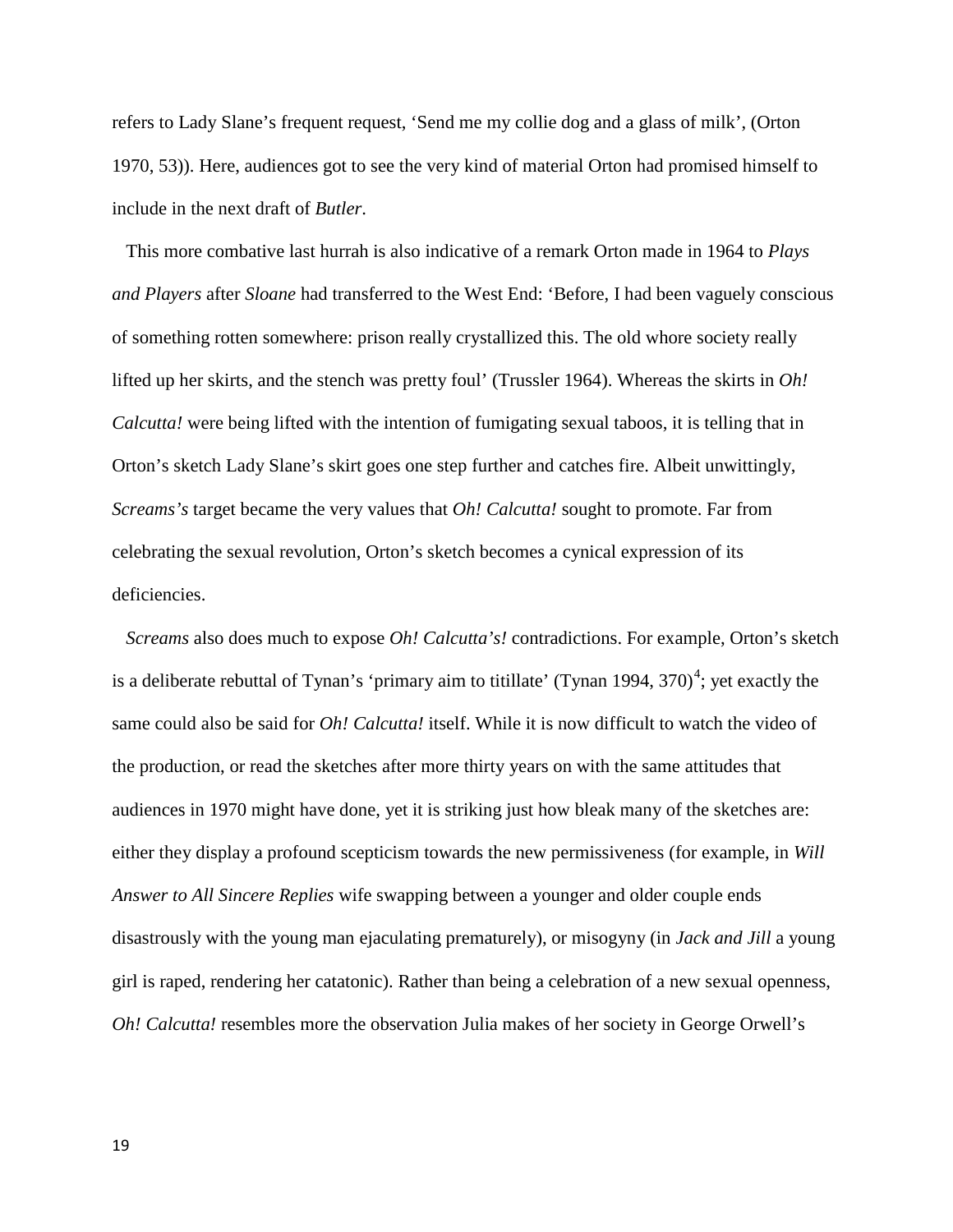*Nineteen Eighty-Four*: 'All this marching up and down and cheering and waving flags is simply sex gone sour' (Orwell 1968, 109).

#### **No Homosexuals Please, We're British**

 Another pervasive form of repression that ran throughout *Oh! Calcutta!* - one that might in theory have risked Orton being excluded altogether from the review - was Kenneth Tynan's embargo on sketches that featured homosexuality. This remarkable decision was made early on in the proceedings and vigorously enforced by Tynan, whose stipulations on the subject sometimes bordered on obsession. As far back as 1966 in a letter to a potential producer, Tynan had insisted the show be 'choreographed by a non-queer' (Tynan 1994, 353) and in a letter to novelist Mary McCarthy later that year requesting her as a potential contributor, Tynan explained that 'In order to exclude the rather boring area of theatrical camp, we have decided to rule out male homosexuality as a theme' (Tynan 1994, 371). By imposing this stricture, Tynan was able to confidently announce that *Oh! Calcutta!* would be the type of show 'where a fellow can take a girl he is trying to woo' (anon, 1970b).

 Despite the revue's compulsory heterosexuality, a convenient loophole existed for lesbianism. In notes to the show's American producer, Tynan commented that one scene where two actresses stroked one another was 'far the sexiest thing in the show so far. At least it is for me and the men I've talked to', and goes on to suggest how this sexual aberration might be turned into an opportunity: 'If we need an extra number, it should be a female love-making dance designed by Margo [Sappington] for three girls or more' (Tynan 1994, 443).

 Tynan's policing of effeminacy lends credence to Dan Rebellato's identification of a similar intolerance within British theatre during the mid-1950s and the supplanting of homosexual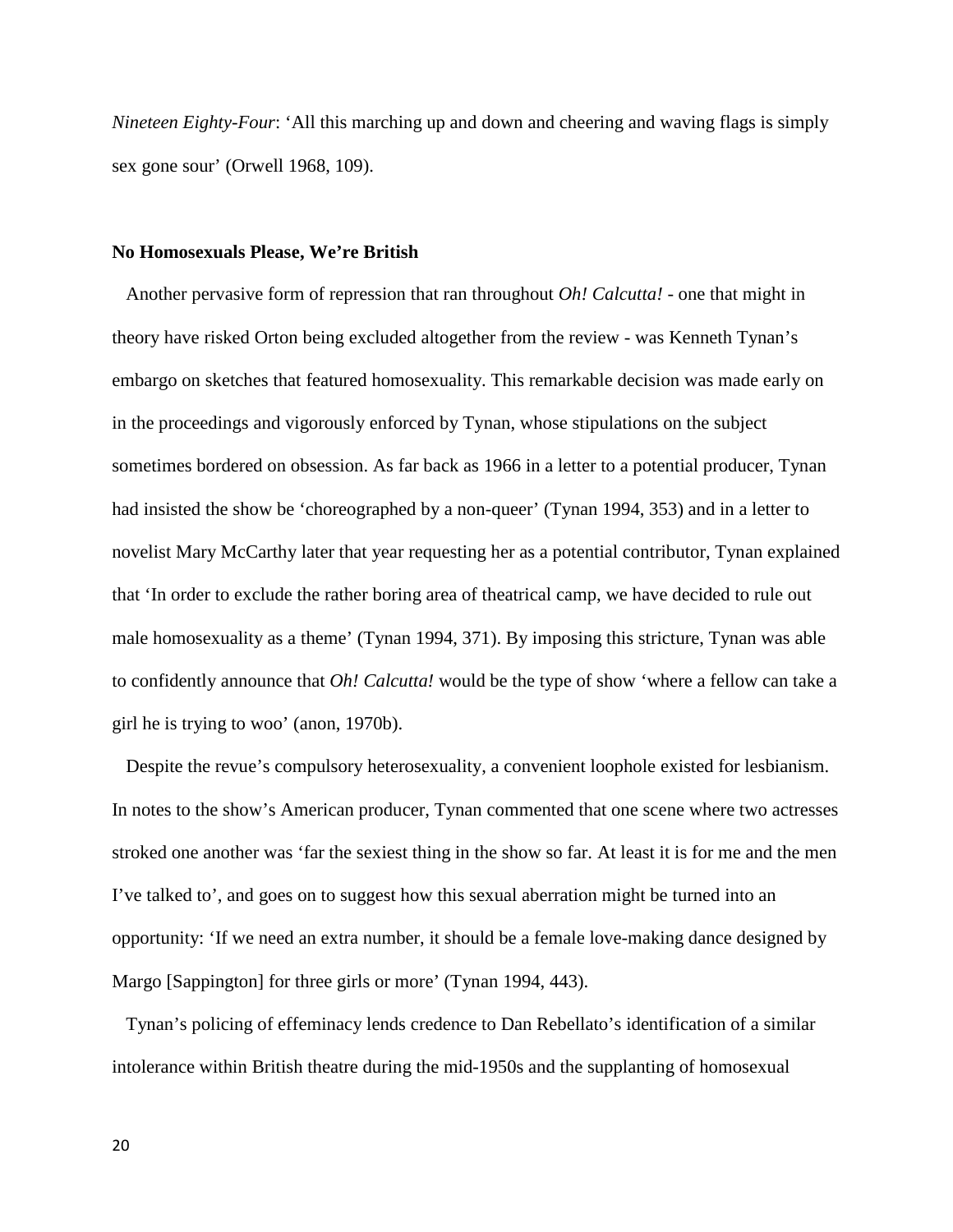Establishment figures such as Noel Coward and Terence Rattigan by a more vigorous, masculine style of theatre that succeeded in sweeping away an effete West End theatre culture (Rebellato 1999, 155-226). One of the most vocal champions of this new sensibility was Kenneth Tynan in his capacity as theatre critic of the *Observer*. Tynan's preoccupation over this issue can be seen in a 1967 letter to the editor of *Playboy* magazine, outlining potential ideas for articles: one of these, provisionally entitled 'The Homosexual Mafia', would be 'a study of the faggot influence on the arts with historical evidence tending to assure the American public that there is no cause for panic, since the arts have always been havens for sexual misfits' (Tynan 1994, 407). This idea was eventually taken up as panel discussion in 1971, with Tynan as one of its contributors (Tynan 1994, 407). Writing in his diary the following year, Tynan muses further on the question:

One major difference between the London theatre today and twenty years ago is: the relative paucity of queers. In the heyday of Noël C [oward]. and John G[ielgud]., a high proportion of the best young actors, directors and playwrights was queer. Nowadays: it's hard to think of more than a handful- Ian McKellen, Robin Philips, Alec McCowan, the late Joe Orton (Tynan 2001, 103).

 While this follows Rebellato's line of thinking in *1956 and All That*, Tynan does not look to the theatre culture of the 1950s, but rather the permissive society of the late 1960s that has brought 'wider sexual opportunities to adolescents [and] allowed many "don't knows" to opt for heterosexuality instead of homosexuality.' Tynan also considers that greater egalitarianism 'has swelled the upper ranks of West End actors with alumni of state schools where queers are relatively uncommon' (Tynan 2001, 103). It is little wonder that in her memoir as a performer in *Oh! Calcutta!* Raina Barrett reports of one gay actor who managed to fool Tynan and the producers into thinking he was straight, describing them as 'Heterosexual bigots! All of them!' (Barrett 1973, 14). Yet it seems ironic that as an elder statesman of the permissive society, Tynan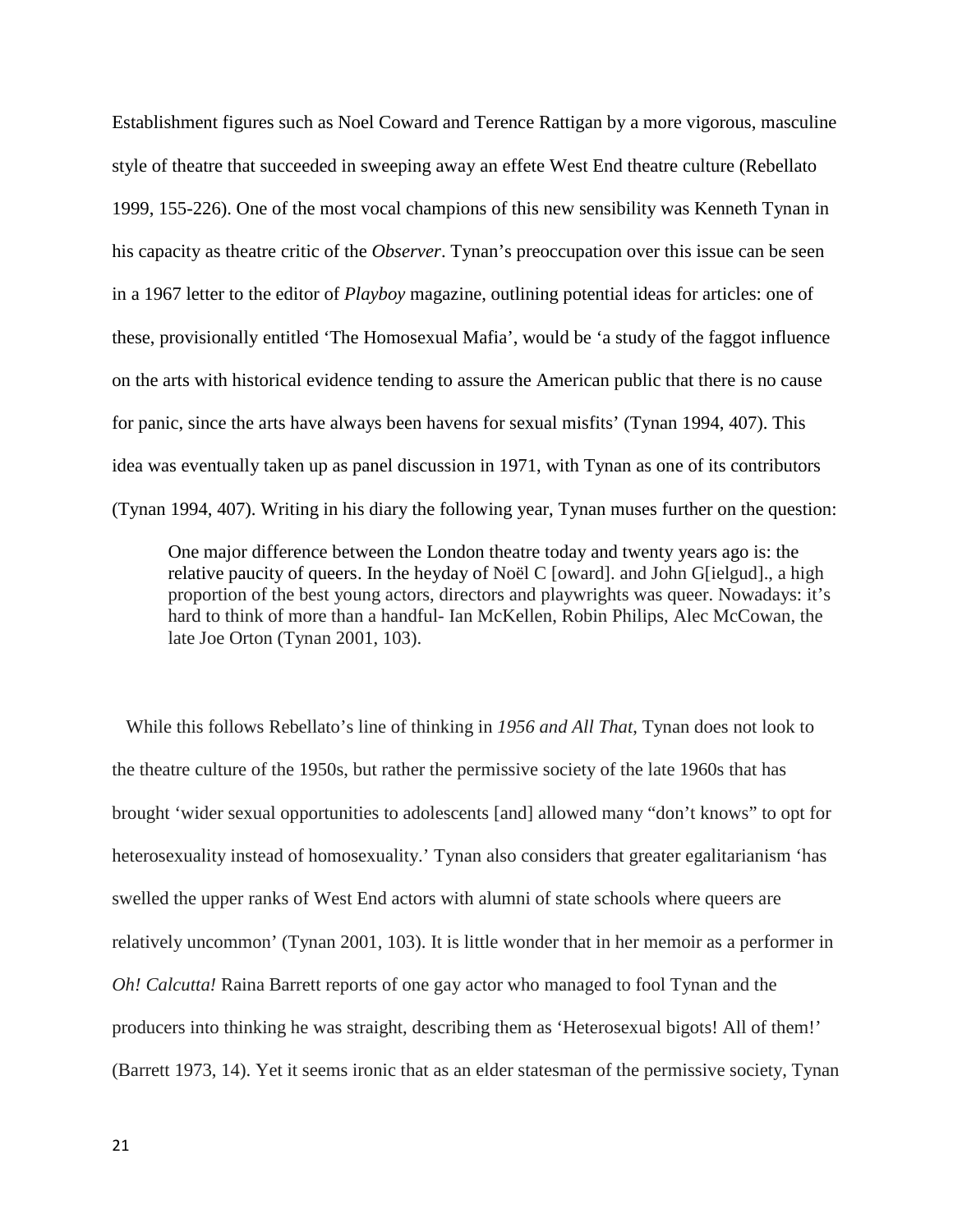promoted *Oh! Calcutta!* as a gateway towards a new sexual openness, while at the same time actively excluding this same attitude openness when it came to representations of homosexuality onstage.

 Yet, Tynan had approached a number of these 'sexual misfits' including Orton, Tennessee Williams and Jean Genet for sketches. Moreover, Orton shared Tynan's prejudice when it came to displays of effeminacy onstage. For instance, during the New York production of *Sloane*, Orton had upbraided its director Alan Schneider over a signet ring that the actor playing Eddie was wearing in rehearsals: 'I don't think Eddie would wear a ring on his little finger. Queers have been doing that for years. Ed would know this and be self-conscious enough not to wear one (Lahr 1986, 189). While it has been pointed out that Orton's contribution to gay drama was the introduction of characters who behave in a masculine way, whose homosexuality does not define their behaviour (Coppa, 1999, 97; Sinfield 2003, 89), John Clum identifies his characters as bisexual rather than homosexual, but not from any pioneering spirit on Orton's part, but more a 'fear that audiences would tie homosexuality to the effeminacy he despised' (Clum 1992, 126).

 Although heterosexual congress features prominently in *Screams*, a more complicated, or in Maurice Charney's phrase, 'polymorphous perversity' (Charney 1984, 113) operates throughout. That the errant homosexuality in *Screams* seemed to have escaped Tynan's vigilance is reminiscent of how Orton had smuggled homosexual innuendo past the Lord Chamberlain in *Sloane* and *Loot*. In *Screams*, Charles's return to potency is achieved through recourse to a boyhood recollection:

I used to hang around outside the Headmaster's study in the hope of getting a good thrashing. Other boys used to be caned, some used to be slapped and some used to be whipped. I got nothing (Orton 1970).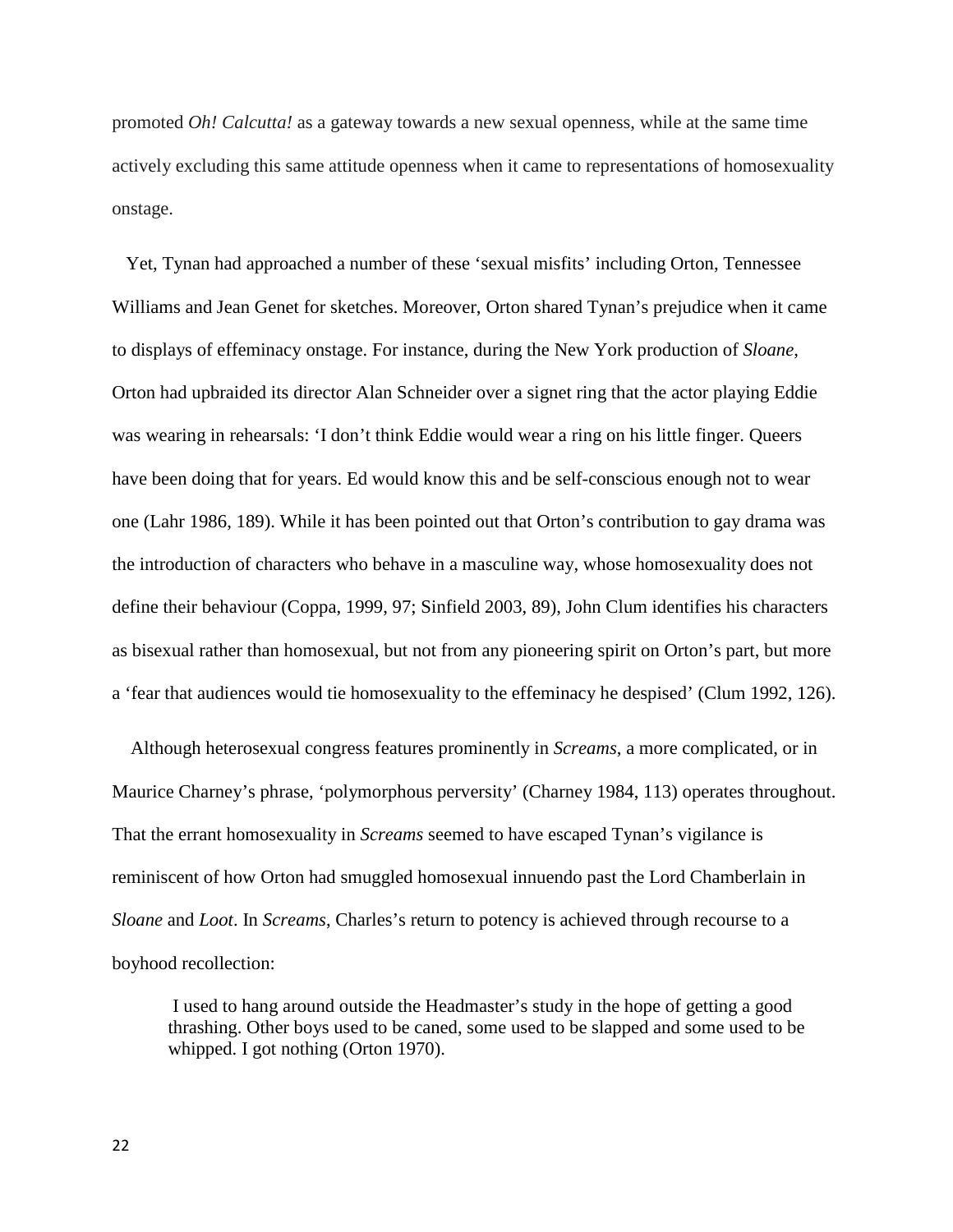This homoerotic memory is enough to stir Charles's loins, and once Lady Slane has added her own reminiscence of 'being lightly caned with a horsehair' (Orton 1970) for being insolent to her nurse, Charles becomes rampant. Tynan's well known predilection for corporal punishment might have been the reason why the latent pederasty in Charles story was overlooked, yet his bisexuality is hinted at again later when O'Dwyer, summoned by Charles asks, 'For the usual reason, I suppose sir' (Orton 1970, 53). O'Dwyer too, when not called upon to retrieve household objects from his mistress's vagina with his radioactive penis, also has 'polymorphous' tastes: here we learn that he 'generally fingertickles cook every Thursday. And then there's young Bude the gardener's boy – when I fancies a bit of bum' (Orton, 1970, 53).

### **Conclusion**

Peter Buse has observed that 'although Orton lived through and participated in the rumblings of disquiet that heralded the [sexual] revolution…he did not survive to enjoy the shackles of oppression being finally thrown off' (Buse 2001, 69). While this is true, *Screams* provides indications of how Orton might have participated in the bacchanalia had he lived.

 There are also signs in Orton criticism of a reappraisal for this early sketch. In the last major study on Orton's work, Susan Rushinko merits it for inclusion within subsidiary work which she categorizes as the four shorter plays, the film script *Up Against it* (1967) and the diaries (Rushinko 1995, x). Even detractors like John Lahr still detect in *Screams* 'an energy which never got into his early writings' (Lahr 1986, 141), while for Maurice Charney it 'suggests the bold farces that Orton would be writing in the next three or four years' (Charney 1984, 56). Despite Tynan's policy of individual authorship not being accredited to the sketches, fellow playwright and theatre critic for the *Sunday Telegraph* Frank Marcus immediately guessed Orton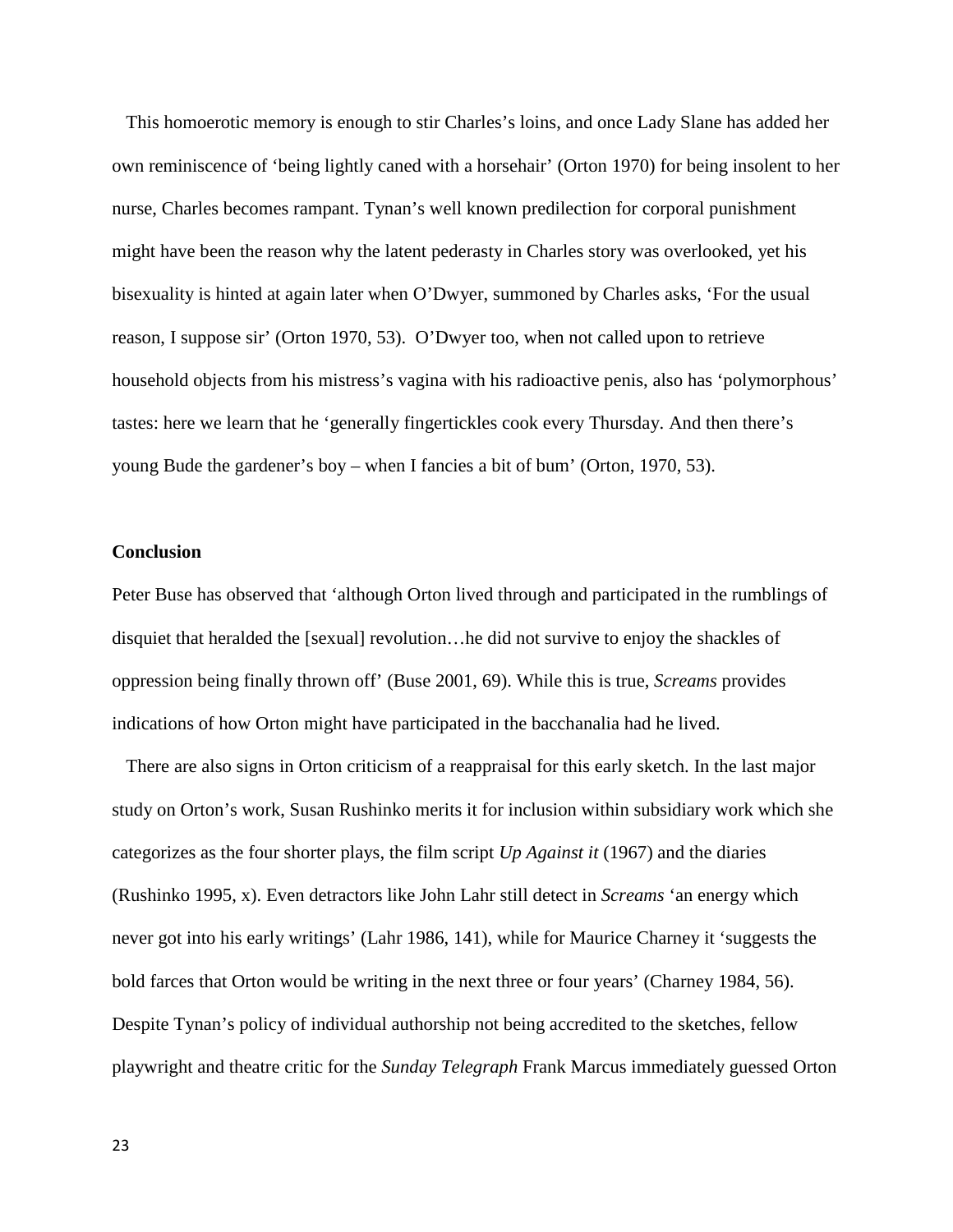was behind 'Until she Screams' (Marcus 1970), indicating that this early piece already bore many distinctive hallmarks of the major plays. These stylistic and thematic indicators range from the incongruity between refinement and crudity in language (Lahr 1989, 141; Lawson 2003, 16; Taylor 1971, 129); the deconstruction and parody of hackneyed theatrical forms; the theme of sexual sharing and what John Lahr calls, 'the gloss of refinement imposed on unrefined sexual frustration (Lahr 1986, 141). Direct echoes can also be found in later work such as the snatches of classical music to underscore dramatic action in *The Erpingham Camp* (1966).

 In 1964 Terence Rattigan hailed *Sloane* as the first new play that had caught the tone of the sixties in what he called 'a society diminished by telly technology' (Lahr 1986, 184). *Screams*, acting through the intermediary of *Oh Calcutta!* and albeit unwittingly, became a spikey barb that not only cut against Kenneth Tynan's 'evening of elegant erotica' (anon 1970b), but more significantly against myths that had already consolidated around the sexual revolution of the late 1960s.

 Orton's harsh, pessimistic sketch is also a last hurrah in terms of being his final original dramatic work to claim any subversive legitimacy on the grounds of taste. While the 1975 Orton season at the Royal Court undoubtedly restored his critical standing after the poor reception of *Butler* in 1969, Christopher Innes rightly observes that it also marked the point where Orton's reputation as provocateur significantly diminished (Innes 2002, 295). In Britain it also began the process of popularizing and canonizing Orton's work, where afterwards he became incorporated into the school and university curricula as well as a frequent programming choice at regional theatres. While this can be seen as a highly positive development, it also has the simultaneous effect of blunting anything that might be considered subversive in his work.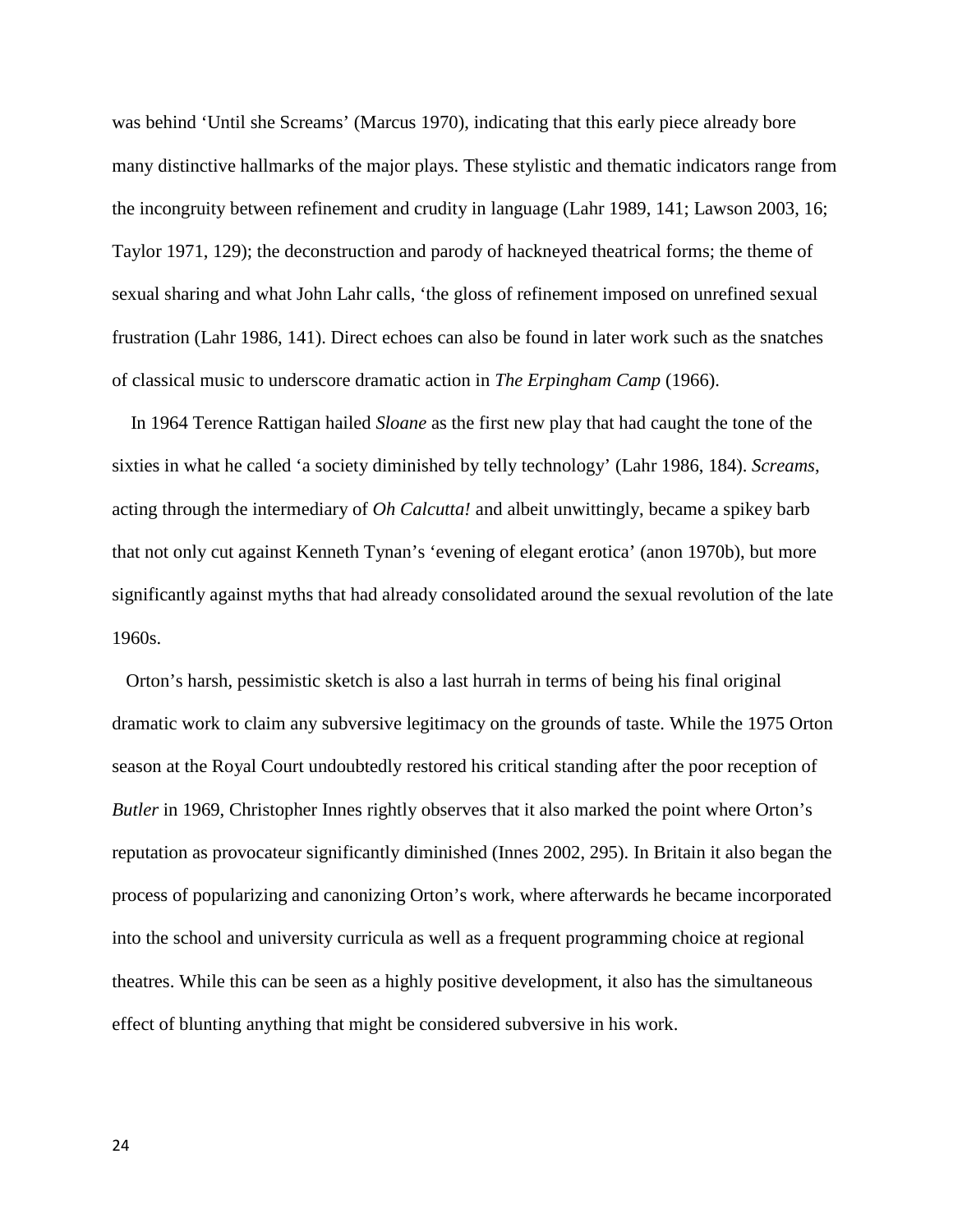For John Sutherland *Oh! Calcutta!* was also a last hurrah as 'a moment of significant provocation' (Sutherland 1982, 99), but one with a sting in its tail. Sutherland argues that had the show attracted less publicity, Britain might have quietly moved towards a system of more tolerant censorship in accord with the Scandinavian model (Sutherland 1982, 103). Instead, due to the hysteria it drew to itself *Oh! Calcutta!* became the means by which the moral backlash of the 1970s (being cited for example in Lord Longford's 1972 report on pornography), was able to establish itself in the 1980s (Sutherland 1982, 98).

#### **References**

Aldgate, Anthony, Chapman, James, Marwick, Arthur, eds. 2000. *Windows on the Sixties: Exploring Key Texts of Media and Culture*, London: IB Taurus.

Allyn, David, 2000. *Make Love, Not War: the Sexual Revolution*, an Unfettered History, Boston: Little Brown.

Anonymous. 1970a. 'Oh! No Calcutta as Anglia TV Drop Nude Scene Show', *Evening Standard*, 21 September.

Anonymous. 1970b. 'Knickers Star in Tynan's Review', *Daily Mirror*, 29th July.

Anonymous. 1970c. 'Calcutta's Not So Hot', *Morning Telegraph*, 23 July.

Anonymous. 1970d. 'Mr White Washes Whiter Than Nude', *Daily Telegraph* 23 May.

Anonymous. 1969. 'Sex and the Arts: Explosive Scene', *Newsweek* 14 April, 67-70.

Barrett, Raina. 1973. *First Your Money, Then Your Clothes: My Life and Oh! Calcutta!*, New

York: William Morrow & Company.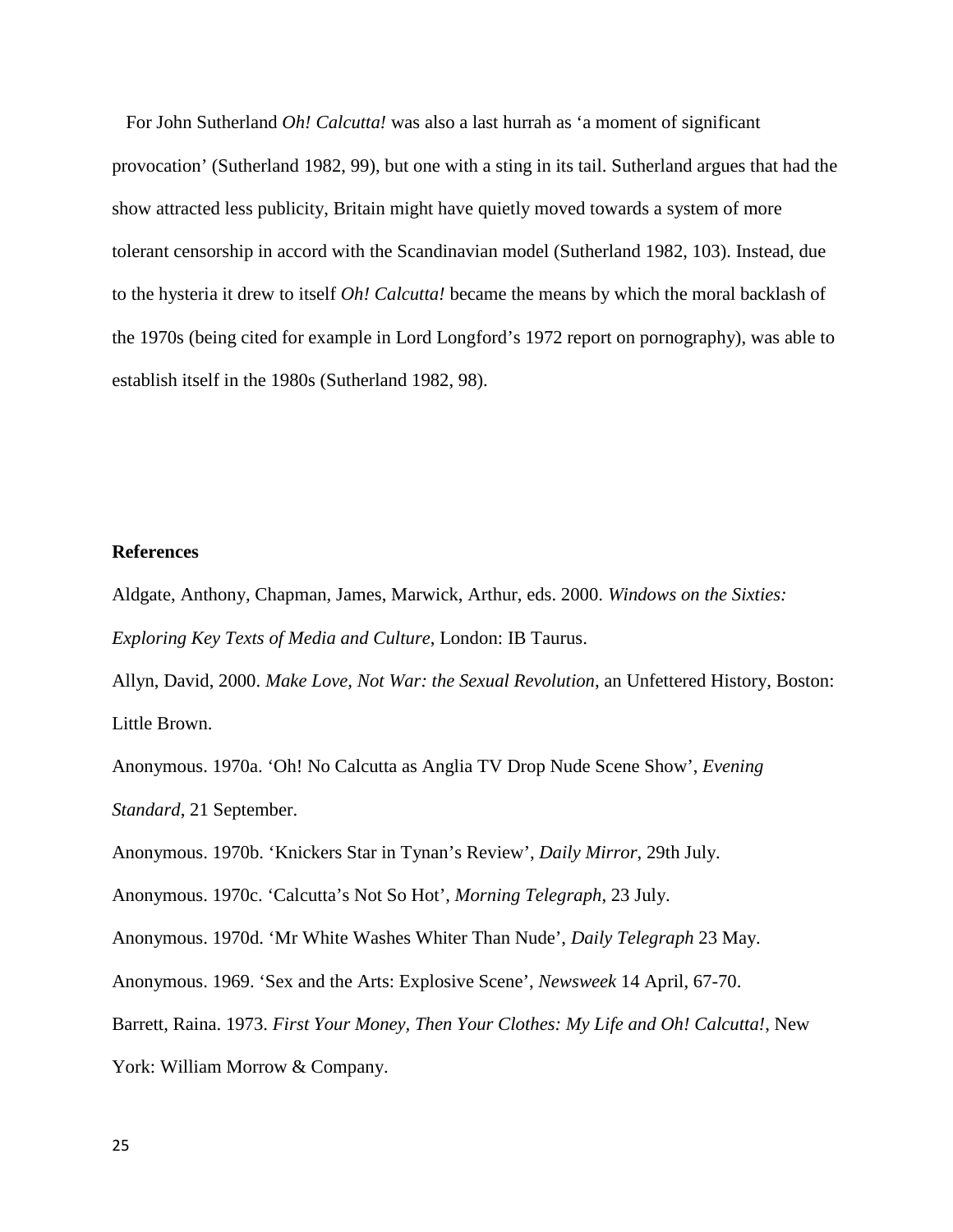Birdwood, Jane 1970. 'Why I Denounce *Oh! Calcutta!' Yorkshire Post*, 11 August.

Bull, John. 2003. '"What the Butler Did See": Joe Orton and Oscar Wilde'. In *Joe Orton: A Casebook*, edited by Francesca Coppa, 45-60. London: Routledge.

Bull, John and Grey, Frances. 1981. 'Joe Orton' in *Essays on Contemporary British Drama*, edited by Hedwig Bock and Albert Wertheim, 71-96. Munich: Hueber.

Buse, Peter. 2001. *Drama + Theory: Critical Approaches to Modern British Drama*,

Manchester: MUP.

Chambers, Colin. 1997. *Peggy: The Life of Margaret Ramsay, Play Agent*, London: Nick Hern. Charney, Maurice.1984. *Joe Orton*, Basingstoke: Macmillan.

Clum, John.1992. *Acting Gay: Male Homosexuality in Modern Drama*, New York: Columbia University Press.

Coppa, Francesca. 1999. 'A Perfectly Developed Playwright: Joe Orton and Homosexual Reform.' In *The Queer Sixties*, edited by Patricia Juliana Smith, New York: Routledge, pp.87- 104.

Donnelly, Mark. 2005. *Sixties Britain*, Harlow: Pearson.

Green, Jonathan.1999. *All Dressed Up: The Sixties and the Counterculture*, London: Pimlico. Haddon, Celia. 1971. 'Oh! Calcutta! Now You are just Another Panto for the Coach Parties', *Daily Mail*, 1 April.

Hewison, Robert. 1986. *Too Much Art: Art and Society in the Sixties 1969-75*, London: Methuen.

Innes, Christopher. 2002. *Modern British Drama: The Twentieth Century*, Cambridge: CUP. Knowlson, James. 1996. *Damned to Fame: The Life of Samuel Beckett*, London: Bloomsbury. Lahr, John. 1988. *Prick up Your Ears*, London: Penguin.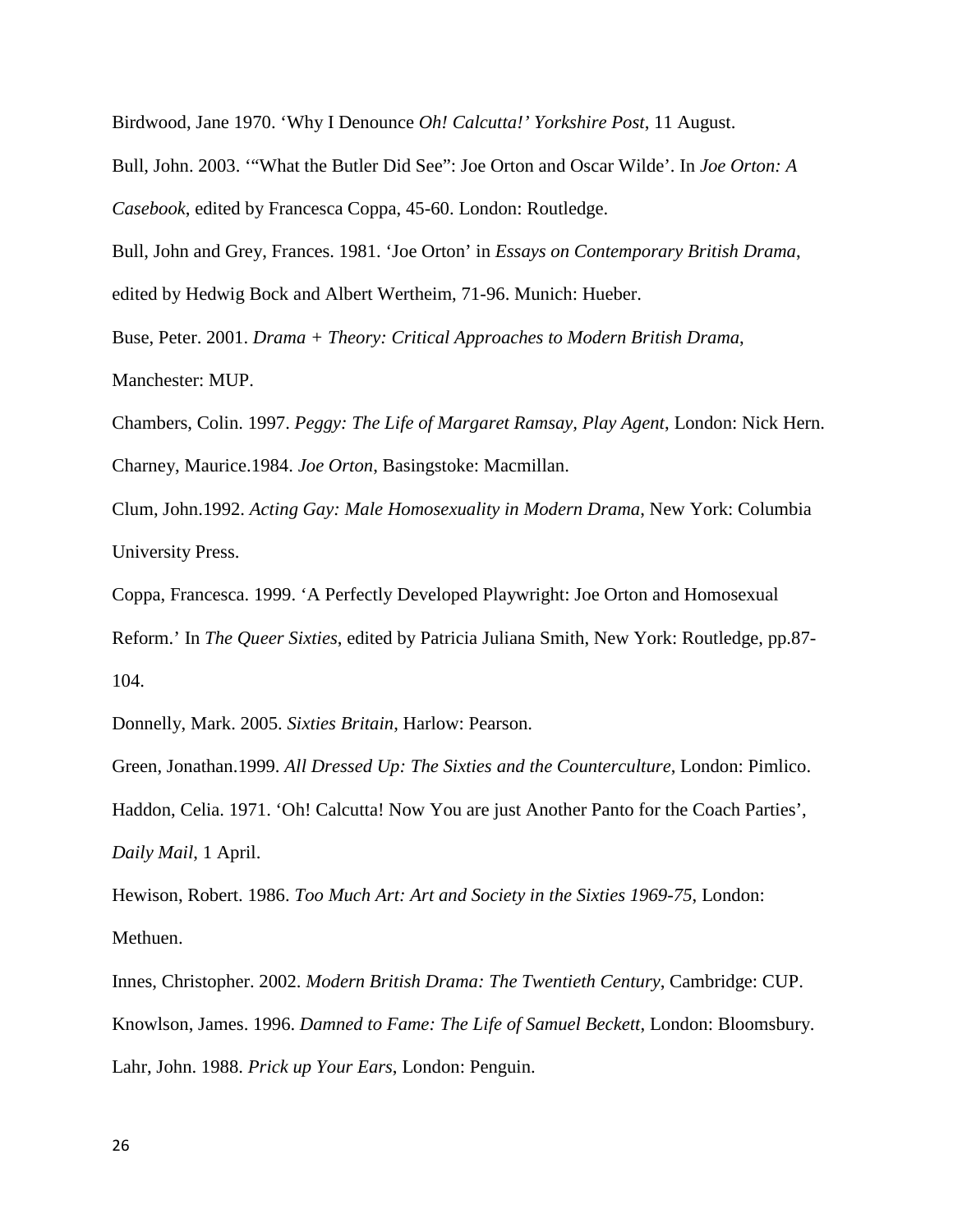Lahr, John. 1989*. The Orton Diaries*, London: Minerva.

- Lawson, D.S. 2003. 'The Creation of Comedy in Joe Orton's *Entertaining Mr Sloane*'. In *Joe*
- *Orton: A Casebook*, edited by Francesca Coppa, 15-20. London: Routledge.
- Marcus, Frank. 1970. 'To be Seen but not Heard…' *Sunday Telegraph*, 2 August.

Marwick, Arthur. 1998. *The Sixties*, Oxford: OUP.

Nathan, D. 1990. 'Bottoms Up', *Observer Magazine*, 29 July, 35-7

Nicholson, Steve. 2012. *Modern British Playwriting: the 1960s*, London: Methuen.

*Oh! Calcutta!* 2006. DVD recording.

Orton, Joe.1985. *Orton: The Complete Plays*, London: Eyre Methuen.

Orton, Joe. 1970. *Until She Screams*, *Evergreen Review* 78, 51-3.

Orton, Joe. 1967a. Letter to Peggy Ramsay. (Undated, but received 27 February). Joe Orton Archive, Leicester University 237/2/11.

Orton, Joe. 1967b. Letter to Michael Kustow, 2 February. Joe Orton Archive, Leicester University 7/33.

Orwell, George. 1968. *Nineteen Eighty-Four*, London: Penguin.

Ramsay, Margaret. 1969a. Letter to Oscar Lewenstein, 24 March. Joe Orton Collection, University of Leicester 7/61/63.

Ramsay, Margaret.1969b. Letter to Oscar Lewenstein, 17 February. Joe Orton Collection, University of Leicester 7/61/63.

Ramsay. Margaret. 1968. Letter to Michael White, 1 June*.* Michael White Oh! Calcutta! Archive, British Library ADD MS 88983/6.

Ramsay, Margaret.1967. Letter to Michael White, 21 December. Joe Orton Collection, University of Leicester 7/61/1-3.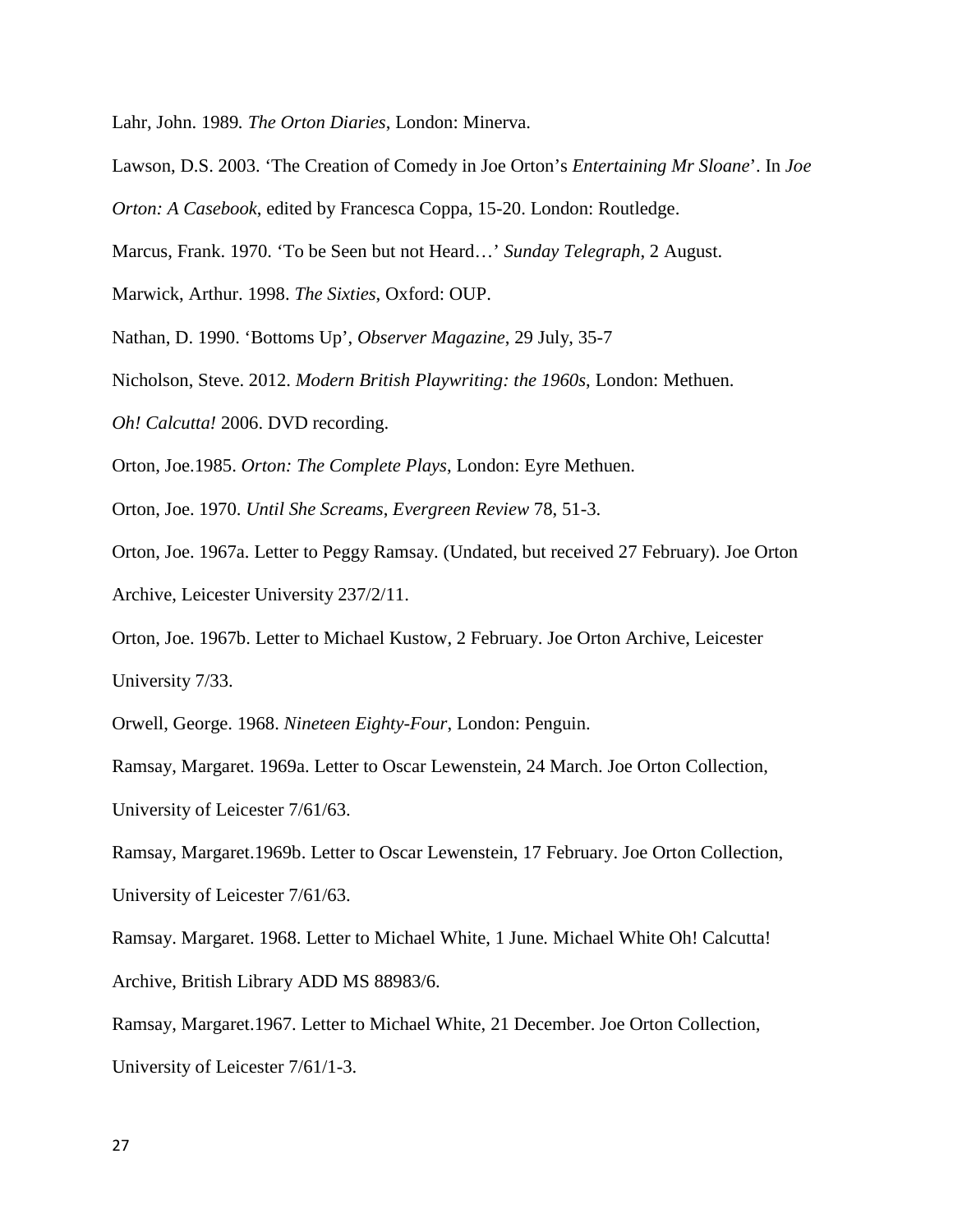Rebellato, Dan. 1999. *1956 And All That: The Making of Modern British Drama*, London: Routledge.

Rich, F. 1989. 'The Asterisks of 'Oh! Calcutta!' *New York Times*, 8 August. Accessed 26 August 2015. http://www.nytimes.com/1989/08/08/theater/critic-s-notebook-the-asterisks-of-ohcalcutta.html.

Rushinko, Susan. 1995. *Joe Orton*, New York: Twyane Publishers.

Shepherd, Simon. 1989. *Because We're Queers: The Life and Crimes of Kenneth Haliwell and Joe Orton*, London: Gay Men's Press.

Sinfield, Alan.2003. 'Is There a Queer Tradition, and is Orton in it?' In *Joe Orton: A Casebook*, edited by Francesca Coppa, 85-94. London: Routledge.

Sinfield, Alan.1990. 'Who was Afraid of Joe Orton?', *Textual Practice* 4, 259-77.

Sutherland, John. 1982. *Offensive Literature*, London: Barnes and Noble.

Taylor, John Russell.1971. *The Second Wave: British Dramatists of the Seventies*, New York: Hill

and Wang.

Taylor, John Russell. 'Introduction', in *New English Dramatists 8*, Harmondsworth: Penguin, 1965.

Taylor, John Russell. 1964. Letter to Margaret Ramsay, 21 October. Joe Orton Collection, University of Leicester 7/45/2.

Thomas, David Carlton, David and Etienne, Anne.2007. *Theatre Censorship: From Walpole to Wilson*, Oxford: OUP.

Trussler, Simon. 1964. 'The Biter Bit: Joe Orton Introduces Entertaining Mr Sloane', *Plays and Players*, August, 16.